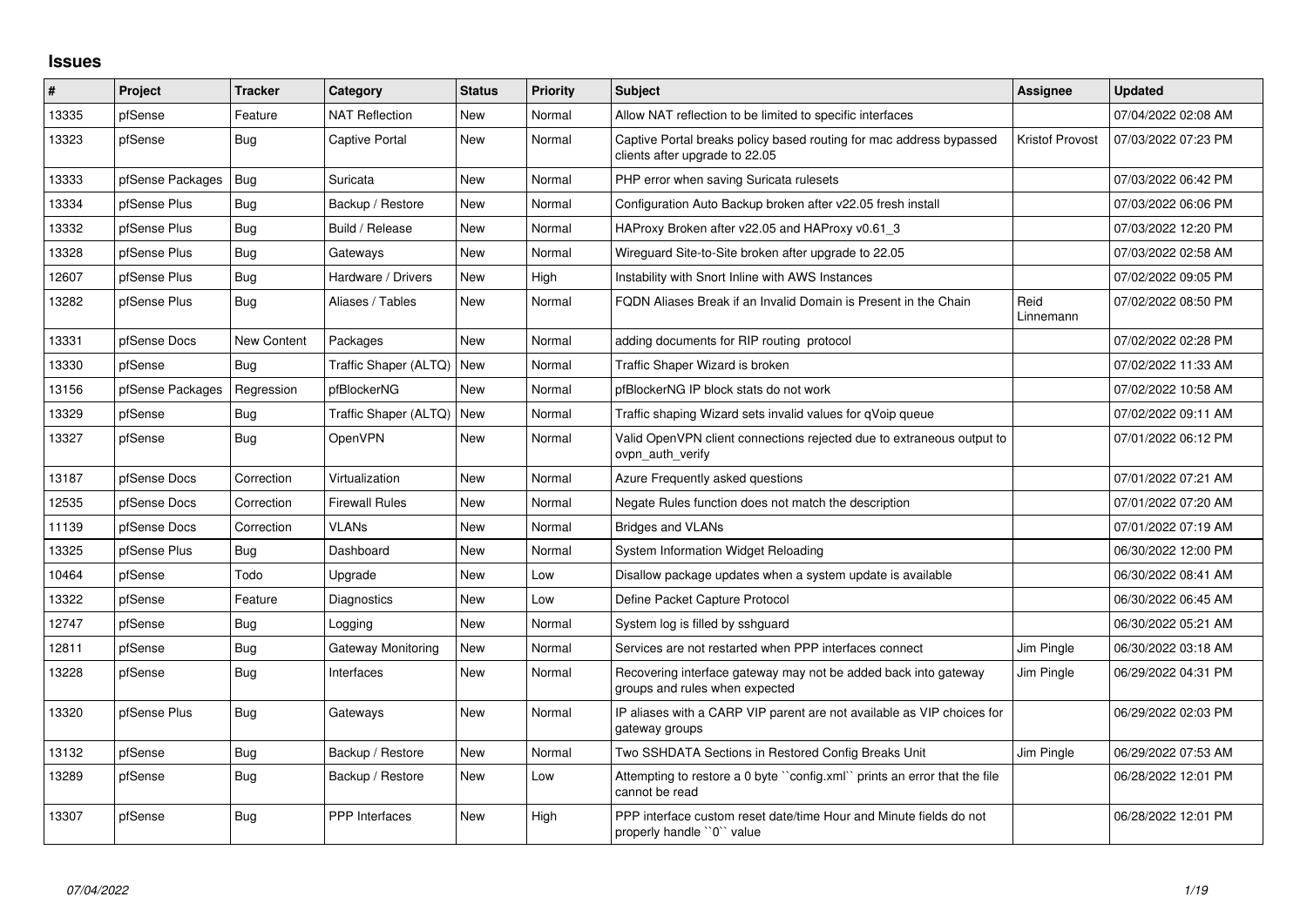| #     | Project          | <b>Tracker</b> | Category            | <b>Status</b> | <b>Priority</b> | Subject                                                                                                                                     | <b>Assignee</b>     | <b>Updated</b>      |
|-------|------------------|----------------|---------------------|---------------|-----------------|---------------------------------------------------------------------------------------------------------------------------------------------|---------------------|---------------------|
| 13240 | pfSense          | Bug            | Rules / NAT         | New           | Normal          | User is forced to pick an NPt destination IPv6 prefix length even when<br>choosing a drop-down entry which contains a defined prefix length | Jim Pingle          | 06/28/2022 12:01 PM |
| 13250 | pfSense          | Todo           | DHCP (IPv4)         | New           | Very Low        | Clean up DHCP Server option language                                                                                                        | Jim Pingle          | 06/28/2022 12:01 PM |
| 13253 | pfSense          | <b>Bug</b>     | DHCP (IPv6)         | New           | Normal          | dhcp6c" is not restarted when applying settings when multiple WANs<br>are configured for DHCP6                                              |                     | 06/28/2022 12:01 PM |
| 13254 | pfSense          | <b>Bug</b>     | <b>DNS Resolver</b> | <b>New</b>    | Normal          | DNS resolver does not update "unbound.conf" file during link down<br>events                                                                 |                     | 06/28/2022 12:01 PM |
| 13076 | pfSense          | <b>Bug</b>     | Gateway Monitoring  | <b>New</b>    | Normal          | Marking a gateway as down does not affect IPsec entries using<br>gateway groups                                                             |                     | 06/28/2022 12:01 PM |
| 13102 | pfSense          | <b>Bug</b>     | <b>IPsec</b>        | New           | Normal          | Deleting an IPSec tunnel doesn't destroy the SA (SADs/SPDs), causes<br>crash in status_ipsec.php                                            | <b>Viktor Gurov</b> | 06/28/2022 12:01 PM |
| 13225 | pfSense          | <b>Bug</b>     | Interfaces          | New           | Normal          | Bridges with QinQ interfaces not properly set up at boot                                                                                    | Viktor Gurov        | 06/28/2022 12:01 PM |
| 12737 | pfSense          | <b>Bug</b>     | Certificates        | New           | Normal          | CApath is not defined by default in curl                                                                                                    |                     | 06/28/2022 12:01 PM |
| 12768 | pfSense          | Feature        | Upgrade             | New           | Normal          | pfSense-repo: Make sure default config file exists                                                                                          |                     | 06/28/2022 12:01 PM |
| 12782 | pfSense          | Todo           | Build / Release     | New           | Normal          | Disable compatibility flag                                                                                                                  | <b>Brad Davis</b>   | 06/28/2022 12:01 PM |
| 12942 | pfSense          | <b>Bug</b>     | Gateways            | New           | Normal          | Code to kill states for old gateway when reconnecting an interface is<br>incorrect                                                          | Jim Pingle          | 06/28/2022 12:01 PM |
| 12960 | pfSense          | Bug            | Installer           | New           | Normal          | VGA installer image defaults to serial console, serial console is default<br>in GUI settings                                                |                     | 06/28/2022 12:01 PM |
| 13014 | pfSense          | Bug            | <b>IPsec</b>        | New           | Normal          | Charon.vici can get in a bad state                                                                                                          | Mateusz Guzik       | 06/28/2022 12:01 PM |
| 12335 | pfSense          | <b>Bug</b>     | <b>IPsec</b>        | New           | Normal          | IPsec DNS inefficiency                                                                                                                      | Jim Pingle          | 06/28/2022 12:01 PM |
| 12549 | pfSense          | Regression     | <b>IPsec</b>        | New           | Normal          | Per-user Mobile IPsec settings are not applied to connecting mobile<br>clients                                                              | Jim Pingle          | 06/28/2022 12:01 PM |
| 12612 | pfSense          | <b>Bug</b>     | <b>DNS Resolver</b> | <b>New</b>    | Normal          | DNS Resolver is restarted during every "rc.newwanip" event                                                                                  |                     | 06/28/2022 12:01 PM |
| 12632 | pfSense          | Bug            | Gateways            | New           | High            | Assigning a /30 WAN IP address at the console does not save the<br>gateway correctly                                                        |                     | 06/28/2022 12:01 PM |
| 12645 | pfSense          | <b>Bug</b>     | <b>IPsec</b>        | <b>New</b>    | Normal          | `filterdns`` does not monitor remote IPsec gateways for IPv6 address<br>changes                                                             | Viktor Gurov        | 06/28/2022 12:01 PM |
| 11091 | pfSense          | Bug            | Interfaces          | New           | Normal          | Interfaces set as disabled in the configuration have an UP status in the<br>operating system at boot                                        | <b>Viktor Gurov</b> | 06/28/2022 12:01 PM |
| 11296 | pfSense          | <b>Bug</b>     | Routing             | New           | Normal          | Static route targets may still reachable via default route when the<br>gateway they should route through is down                            | <b>Viktor Gurov</b> | 06/28/2022 12:01 PM |
| 12079 | pfSense          | <b>Bug</b>     | <b>IGMP Proxy</b>   | New           | Normal          | IGMPProxy: kernel panic, Sleeping thread owns a non-sleepable lock                                                                          | Mateusz Guzik       | 06/28/2022 12:01 PM |
| 1831  | pfSense          | Feature        | Captive Portal      | New           | Normal          | Captive portal IPv6 support                                                                                                                 | Reid<br>Linnemann   | 06/28/2022 12:01 PM |
| 13311 | pfSense Docs     | New Content    | Troubleshooting     | <b>New</b>    | High            | Add troubleshooting tips for ZFS boot issues                                                                                                |                     | 06/28/2022 11:04 AM |
| 13306 | pfSense Packages | Todo           | Nut                 | New           | Normal          | Update NUT to version 2.8.0 to match FreeBSD Packages                                                                                       | Denny Page          | 06/27/2022 10:45 AM |
| 13305 | pfSense          | Feature        | Certificates        | New           | Normal          | Certificate Revocation page should show expiration date                                                                                     |                     | 06/27/2022 10:26 AM |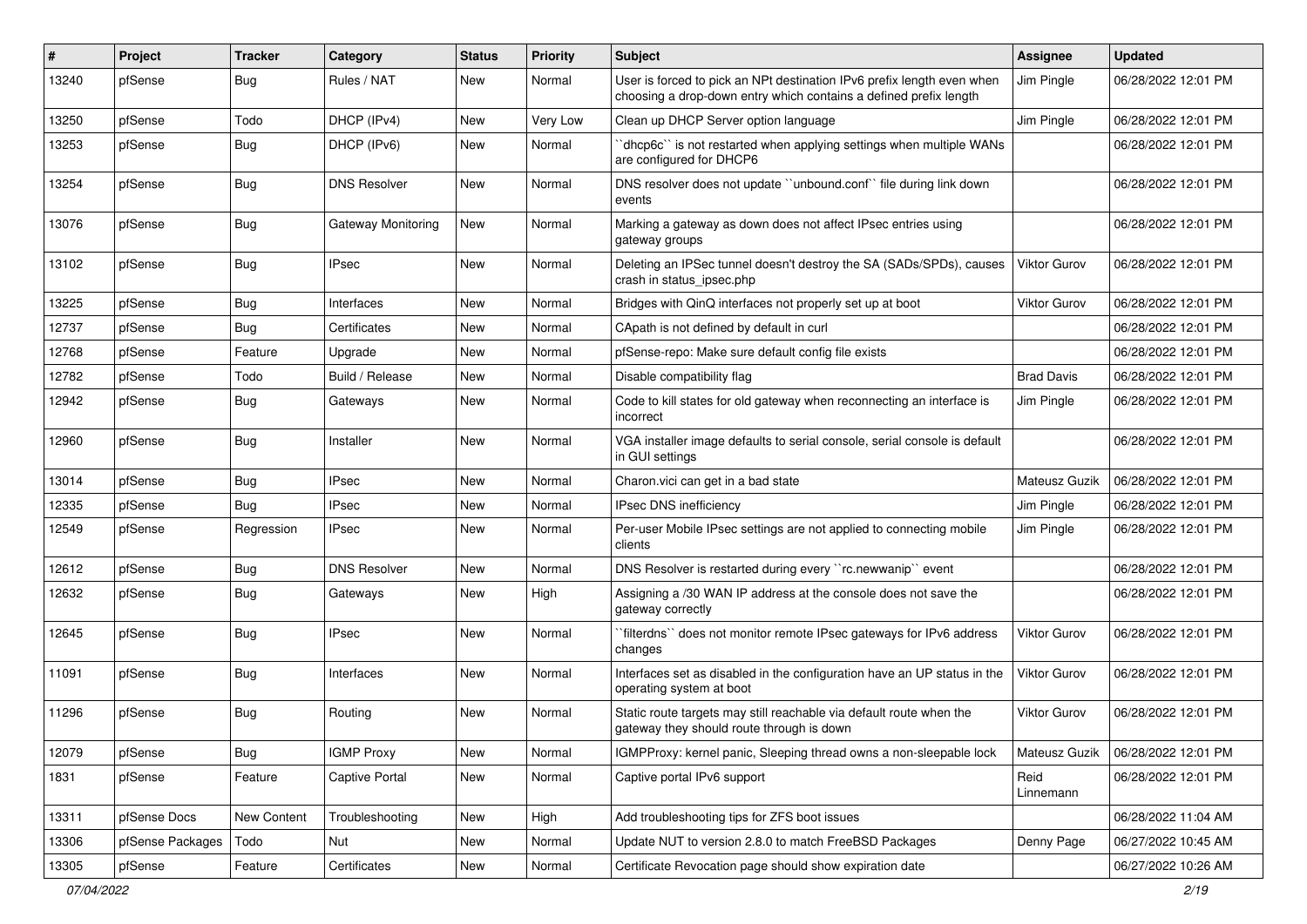| #     | Project                    | <b>Tracker</b> | Category                 | <b>Status</b> | <b>Priority</b> | <b>Subject</b>                                                                                                       | Assignee            | <b>Updated</b>      |
|-------|----------------------------|----------------|--------------------------|---------------|-----------------|----------------------------------------------------------------------------------------------------------------------|---------------------|---------------------|
| 11626 | pfSense Plus               | <b>Bug</b>     | Authentication           | <b>New</b>    | Normal          | Google LDAP connection failed due to lack of SNI for TLS 1.3                                                         | Luiz Souza          | 06/27/2022 07:23 AM |
| 12466 | pfSense                    | Feature        | OpenVPN                  | New           | Very Low        | Option to Disable Renegotiation timer in OpenVPN Server                                                              |                     | 06/27/2022 07:22 AM |
| 8207  | pfSense                    | Bug            | <b>Operating System</b>  | New           | Normal          | 2.4 cannot boot as a Xen VM with more than 7 NICs                                                                    |                     | 06/25/2022 05:42 PM |
| 9626  | pfSense                    | <b>Bug</b>     | Web Interface            | New           | Normal          | When deny write permission is assigned to a user, there is no error<br>feedback if the user tries to write something |                     | 06/25/2022 05:41 PM |
| 12546 | pfSense Plus               | Feature        | Authentication           | <b>New</b>    | Normal          | Add 2FA Support to pfSense Plus Local Database Authentication                                                        |                     | 06/25/2022 05:30 PM |
| 13003 | pfSense                    | Bug            | Hardware / Drivers       | New           | Normal          | Malicious Driver Detection event on ixl driver                                                                       |                     | 06/25/2022 05:00 PM |
| 11572 | pfSense Packages   Bug     |                | pfBlockerNG              | New           | High            | Auto created firewall rules have IPv4 as protocol only - even for IPv6<br>lists.                                     |                     | 06/25/2022 10:59 AM |
| 13296 | pfSense                    | Feature        | DHCP (IPv6)              | New           | Normal          | Add support for DHCP6 OPTION PD EXCLUDE (RFC 6603)                                                                   |                     | 06/24/2022 10:10 PM |
| 13297 | pfSense                    | Feature        | Routing                  | <b>New</b>    | Normal          | Support for Gateway Groups as Static Route destinations                                                              |                     | 06/24/2022 07:41 AM |
| 8454  | pfSense Packages           | Bug            | arpwatch                 | New           | Very Low        | Arpwatch package break email notifications from other sources                                                        |                     | 06/23/2022 07:49 PM |
| 13294 | pfSense                    | Feature        | Gateways                 | New           | Low             | Change gateway name                                                                                                  |                     | 06/22/2022 06:07 PM |
| 13293 | pfSense                    | Feature        | OpenVPN                  | <b>New</b>    | Normal          | Option to set auth-gen-token in OpenVPN GUI                                                                          |                     | 06/21/2022 02:35 PM |
| 13292 | pfSense Packages           | Feature        | <b>ACME</b>              | New           | Normal          | Separator                                                                                                            |                     | 06/21/2022 12:06 PM |
| 13291 | pfSense Docs               | Todo           | Configuration            | New           | Low             | Notification documentation                                                                                           |                     | 06/21/2022 10:22 AM |
| 10352 | pfSense                    | Bug            | Authentication           | <b>New</b>    | Very Low        | RADIUS authentication fails with MSCHAPv1 or MSCHAPv2 when<br>passwords contain international characters             |                     | 06/20/2022 04:04 PM |
| 13288 | pfSense                    | Bug            | Configuration<br>Backend | <b>New</b>    | Normal          | Encode FreeRADIUS Custom Options                                                                                     |                     | 06/20/2022 10:36 AM |
| 13287 | pfSense                    | Feature        | Configuration<br>Backend | <b>New</b>    | Normal          | Encode OpenVPN Custom Options                                                                                        |                     | 06/20/2022 10:33 AM |
| 12982 | pfSense Packages   Bug     |                | FreeRADIUS               | <b>New</b>    | Normal          | FreeRadius RadReply table entries missing from pf                                                                    |                     | 06/19/2022 05:38 PM |
| 13284 | pfSense Packages   Feature |                | FreeRADIUS               | New           | Normal          | Option to define "Issuer" in OPT configuration.                                                                      | Jakob<br>Nordgarden | 06/19/2022 12:10 PM |
| 13280 | pfSense                    | <b>Bug</b>     | Unknown                  | <b>New</b>    | Normal          | Entries duplicated in /boot/loader.conf                                                                              |                     | 06/19/2022 11:11 AM |
| 13279 | pfSense                    | Bug            | Interfaces               | New           | Normal          | DHCP config override affects Gateway installation.                                                                   |                     | 06/17/2022 07:25 AM |
| 13167 | pfSense                    | <b>Bug</b>     | Dynamic DNS              | <b>New</b>    | Normal          | phpDynDNS: DigitalOcean ddns update fails (bad request, invalid<br>character '-' in request id)                      |                     | 06/16/2022 09:30 PM |
| 13277 | pfSense                    | Bug            | <b>IGMP Proxy</b>        | New           | Normal          | IGMP Proxy webConfigurator Page Always Produces Error                                                                |                     | 06/16/2022 07:50 PM |
| 13276 | pfSense                    | <b>Bug</b>     | <b>IGMP Proxy</b>        | <b>New</b>    | Normal          | IGMP Proxy Error Message for Logging Links to System Log Instead of<br>Routing Log                                   |                     | 06/16/2022 07:48 PM |
| 13273 | pfSense                    | Bug            | DHCP (IPv4)              | <b>New</b>    | Normal          | dholient can use conflicting recorded leases                                                                         |                     | 06/14/2022 11:07 AM |
| 13180 | pfSense Packages           | Bug            | pfBlockerNG              | New           | High            | High CPU Utilization with pfb_filter <sup>[]</sup> since PfBlockerNG update to devel<br>3.1.04                       |                     | 06/14/2022 08:00 AM |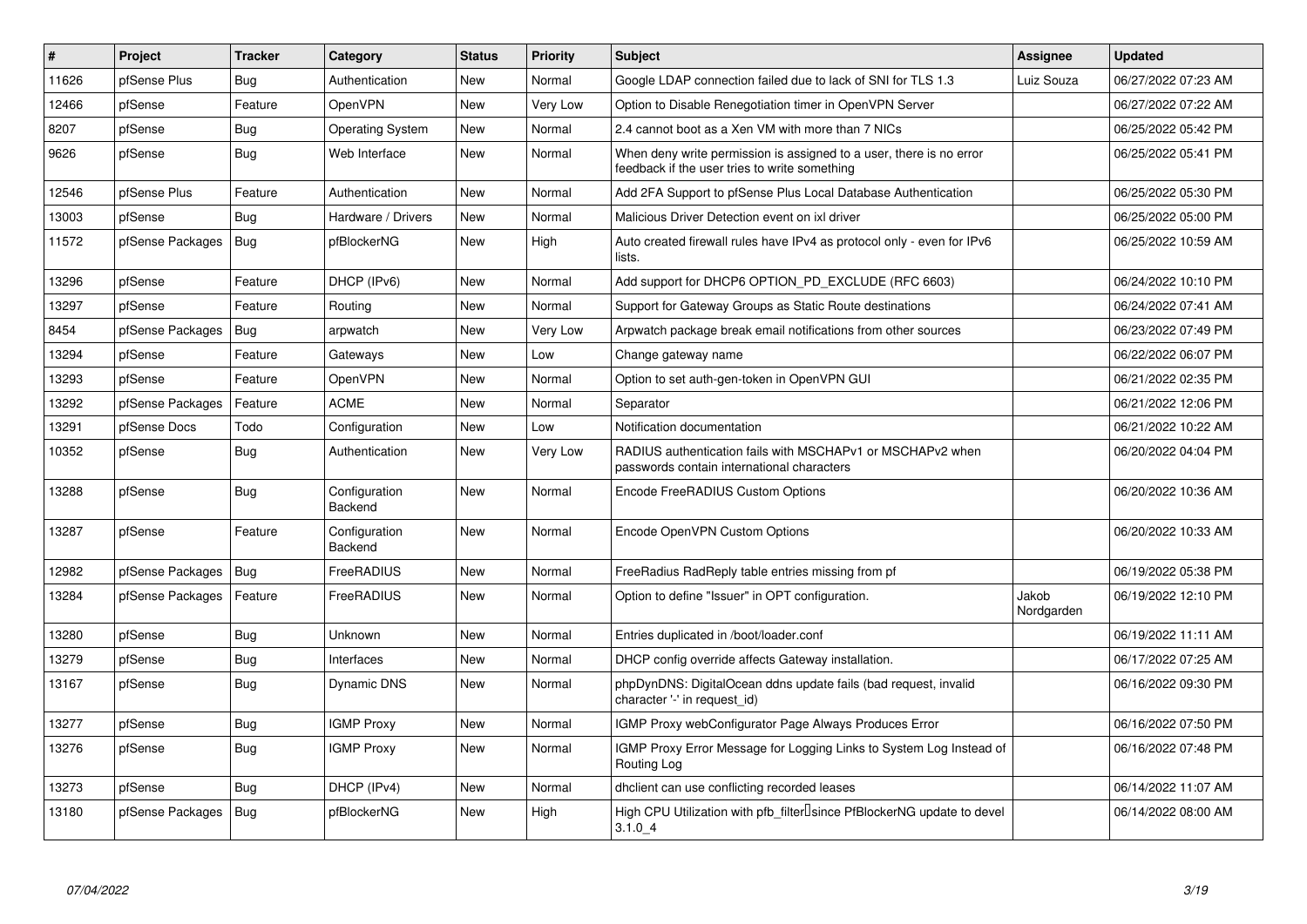| #     | Project          | <b>Tracker</b> | Category                 | <b>Status</b> | <b>Priority</b> | <b>Subject</b>                                                                                          | <b>Assignee</b>       | <b>Updated</b>      |
|-------|------------------|----------------|--------------------------|---------------|-----------------|---------------------------------------------------------------------------------------------------------|-----------------------|---------------------|
| 13267 | pfSense          | <b>Bug</b>     | OpenVPN                  | New           | Normal          | dpinger continues to run on OpenVPN gateway after OpenVPN service<br>is stopped.                        |                       | 06/12/2022 02:49 PM |
| 13074 | pfSense Plus     | <b>Bug</b>     | Cryptographic<br>Modules | New           | Normal          | AES-GCM with SafeXcel on Netgate 2100 causes MBUF overload                                              |                       | 06/12/2022 11:14 AM |
| 13252 | pfSense          | Bug            | Upgrade                  | New           | Normal          | reduce frequency of php-fpm socket connection attempts from<br>check reload status                      |                       | 06/12/2022 11:11 AM |
| 13206 | pfSense Plus     | Bug            | Hardware / Drivers       | New           | Normal          | SG-3100 LED GPIO hangs                                                                                  |                       | 06/11/2022 07:01 PM |
| 13256 | pfSense          | Feature        | DHCP (IPv4)              | New           | Normal          | Better handling of duplicate IPs in static DHCP assignments                                             |                       | 06/11/2022 04:51 PM |
| 13264 | pfSense          | Feature        | IPsec                    | New           | Normal          | IPSec Phase2 select multiple PFS key groups                                                             |                       | 06/10/2022 04:29 PM |
| 13263 | pfSense          | <b>Bug</b>     | DHCP (IPv4)              | New           | Low             | Deleting a static DHCP entry when the related IP is not in the arp table<br>spams the log               |                       | 06/10/2022 11:18 AM |
| 10446 | pfSense          | Feature        | Rules / NAT              | New           | Very Low        | VIP address is not shown in firewall rules                                                              |                       | 06/09/2022 02:07 PM |
| 13260 | pfSense          | Feature        | Authentication           | New           | Normal          | Add support for OpenVPN static-challenge                                                                |                       | 06/09/2022 02:04 PM |
| 13255 | pfSense Packages | Todo           | OpenVPN Client<br>Export | New           | Normal          | Set PKCS#12 algorithm when exporting OpenVPN ZIP or Windows<br>bundles                                  | Jim Pingle            | 06/08/2022 10:37 AM |
| 13088 | pfSense          | Bug            | OpenVPN                  | New           | Normal          | OpenVPN Client Overrides: properly hide/show form fields                                                | Jim Pingle            | 06/08/2022 09:15 AM |
| 10436 | pfSense Packages | Bug            | softflowd                | New           | Normal          | softflowd no longer sends flow data after upgrade ( $v0.9.9$ 1 -> $v1.0.0$ )                            |                       | 06/07/2022 12:25 AM |
| 13249 | pfSense          | <b>Bug</b>     | Console Menu             | New           | Normal          | Running playback comands multiple times results in PHP error                                            |                       | 06/06/2022 07:02 AM |
| 13248 | pfSense          | Regression     | DHCP (IPv6)              | New           | Normal          | IPv6 Router Advertisements runs when config.xml does not contain an<br>entry for the interface          |                       | 06/05/2022 07:44 PM |
| 13247 | pfSense Packages | Bug            | open-vm-tools            | New           | Low             | Open-VM-Tools service actions do not work                                                               |                       | 06/05/2022 07:09 PM |
| 13246 | pfSense Packages | Feature        | iperf                    | New           | Normal          | iperf3 service controls do not work                                                                     |                       | 06/05/2022 06:51 PM |
| 12974 | pfSense Plus     | Bug            | Installer                | New           | Normal          | Typing anything into 1100/2100 recovery installer causes process to<br>stop                             |                       | 06/05/2022 04:10 PM |
| 13244 | pfSense          | Feature        | Web Interface            | New           | Normal          | Add help text under Timezone settings in the GUI                                                        |                       | 06/03/2022 01:00 PM |
| 13242 | pfSense          | Feature        | Gateway Monitoring       | New           | Normal          | Enhancements to static route creation/deletion for dpinger monitor IPs                                  |                       | 06/03/2022 11:20 AM |
| 12095 | pfSense          | Bug            | Authentication           | New           | Normal          | Memory leak in pcscd                                                                                    |                       | 06/01/2022 01:01 PM |
| 13237 | pfSense          | <b>Bug</b>     | DHCP (IPv6)              | New           | Normal          | dhcp6c script cannot be executed safely                                                                 |                       | 06/01/2022 11:20 AM |
| 13236 | pfSense Docs     | Todo           | Products                 | New           | Normal          | Document link speed limitations with igc and ix on 6100/4100                                            |                       | 05/31/2022 05:53 PM |
| 12756 | pfSense Docs     | Todo           | WireGuard                | New           | Normal          | Feedback on pfSense Configuration Recipes - WireGuard Remote<br><b>Access VPN Configuration Example</b> | Christian<br>McDonald | 05/31/2022 11:42 AM |
| 10818 | pfSense Packages | Feature        | New Package<br>Request   | New           | Normal          | <b>UDP Broadcast Relay</b>                                                                              |                       | 05/31/2022 02:13 AM |
| 10242 | pfSense Packages | Feature        | New Package<br>Request   | New           | Normal          | E2guardian Web filtering package                                                                        | Viktor Gurov          | 05/30/2022 10:40 AM |
| 12534 | pfSense Plus     | Feature        | Hardware / Drivers       | New           | Normal          | Generate a ISO Image for Remote Restore of pfSense Plus on the<br>XG-1537 and 1541 units with IPMI      |                       | 05/30/2022 10:28 AM |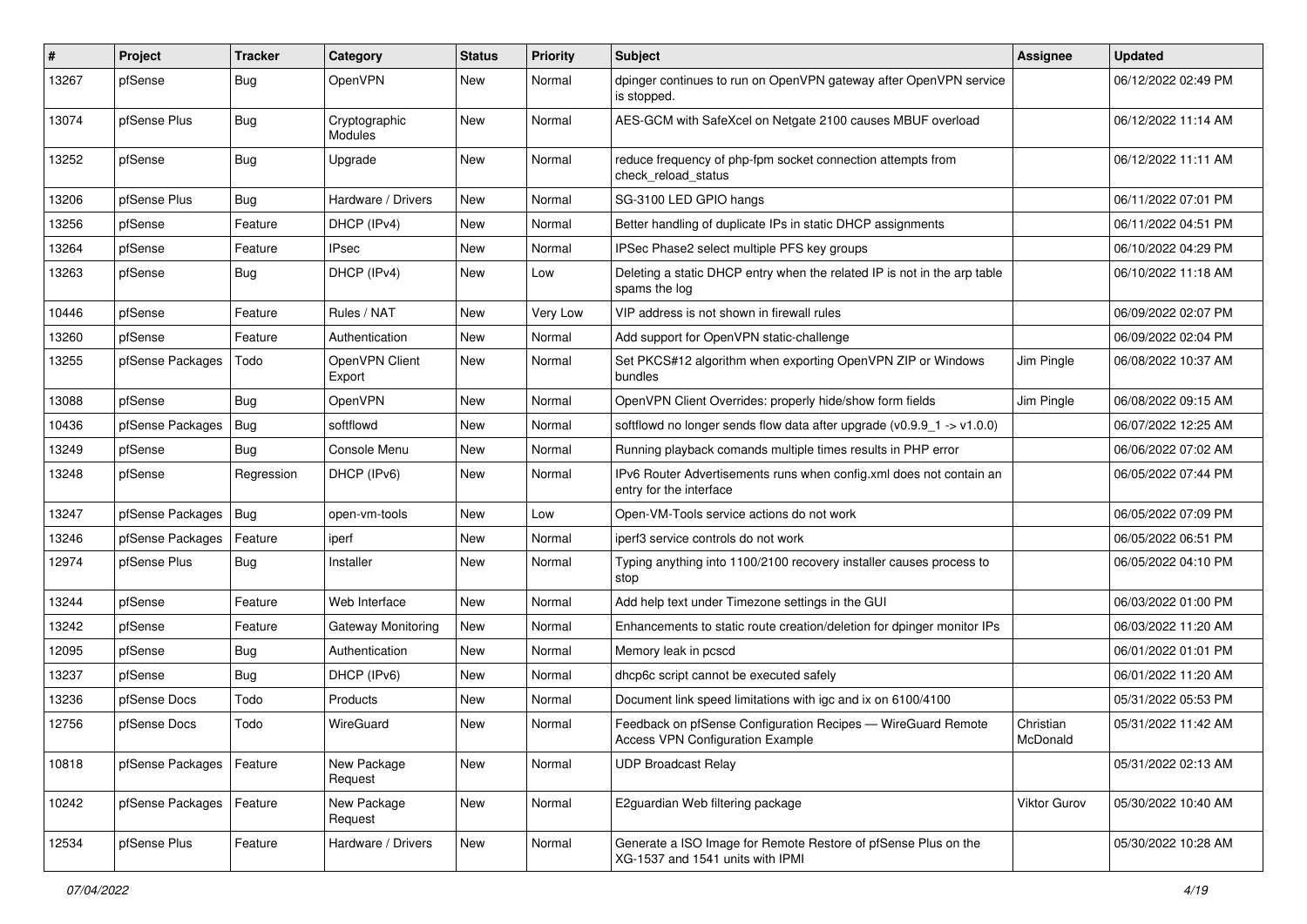| #     | Project          | <b>Tracker</b> | Category             | <b>Status</b> | <b>Priority</b> | <b>Subject</b>                                                                                               | <b>Assignee</b>      | <b>Updated</b>      |
|-------|------------------|----------------|----------------------|---------------|-----------------|--------------------------------------------------------------------------------------------------------------|----------------------|---------------------|
| 8173  | pfSense          | Feature        | Interfaces           | New           | Normal          | dhcp6c - RAW Options                                                                                         |                      | 05/29/2022 05:34 PM |
| 12875 | pfSense          | Bug            | Package System       | New           | Normal          | Import zabbix-agent6 and zabbix-proxy6 from FreeBSD Ports                                                    |                      | 05/28/2022 06:50 PM |
| 12658 | pfSense Packages | Feature        | darkstat             | New           | Normal          | Adding prometheus metrics to darkstat                                                                        |                      | 05/27/2022 09:44 PM |
| 13227 | pfSense          | Feature        | <b>IPsec</b>         | New           | High            | Enable IPSec Virtual IP Pool assignment by Radius for Mobile Users -<br>SIMPLE FIX                           |                      | 05/27/2022 10:15 AM |
| 13224 | pfSense          | <b>Bug</b>     | <b>Notifications</b> | New           | Normal          | Email notification flood when UPS (NUT) and WAN send notifications                                           |                      | 05/27/2022 01:58 AM |
| 13222 | pfSense          | <b>Bug</b>     | UPnP/NAT-PMP         | New           | Normal          | CARP IP does not listen for NAT-PMP packets                                                                  |                      | 05/26/2022 02:28 PM |
| 13220 | pfSense          | Feature        | Captive Portal       | New           | Very Low        | Voucher per-roll bandwidth restrictions and traffic quotas                                                   |                      | 05/26/2022 08:16 AM |
| 13219 | pfSense          | Feature        | Captive Portal       | New           | Very Low        | Enable/Disable single voucher roll                                                                           |                      | 05/26/2022 08:14 AM |
| 13217 | pfSense          | Bug            | DHCP (IPv4)          | New           | Normal          | dhclient using default pid file location which does not exist                                                | Viktor Gurov         | 05/26/2022 08:09 AM |
| 9536  | pfSense          | Feature        | DHCP (IPv6)          | New           | Normal          | Support dynamic prefix in DHCPv6 Server                                                                      |                      | 05/25/2022 04:27 AM |
| 13209 | pfSense Packages | Bug            | pfBlockerNG          | New           | Low             | Parsing Filter log by pfBlockerNG creates IP Block log with<br>Source/Destination mixed up or wrong Direcion | Viktor Gurov         | 05/25/2022 03:50 AM |
| 13207 | pfSense Packages | Feature        | pfBlockerNG          | New           | Normal          | The feed column on the Alerts page is confusing                                                              |                      | 05/24/2022 04:56 AM |
| 13202 | pfSense Packages | Bug            | pfBlockerNG          | New           | Normal          | Missing Protocols on IP Feed Groups Advanced Inbound/Outbound<br><b>Firewall Rule settings</b>               |                      | 05/23/2022 08:58 AM |
| 13201 | pfSense Packages | Feature        | pfBlockerNG          | New           | Normal          | Add FireHol Security IP Feeds                                                                                |                      | 05/23/2022 06:34 AM |
| 13200 | pfSense Packages | Feature        | pfBlockerNG          | New           | Normal          | Custom DNS Servers for Alert settings                                                                        |                      | 05/23/2022 06:16 AM |
| 13196 | pfSense Packages | Feature        | pfBlockerNG          | New           | Normal          | remove NoVirusThanks feed                                                                                    |                      | 05/23/2022 06:05 AM |
| 13198 | pfSense Packages | Feature        | pfBlockerNG          | New           | Normal          | Dark Theme Styling issues - Alerts White bar                                                                 |                      | 05/23/2022 06:05 AM |
| 13199 | pfSense Packages | Feature        | pfBlockerNG          | New           | Normal          | Feed groups should not have the first listing in the group bar                                               |                      | 05/23/2022 06:03 AM |
| 13197 | pfSense Packages | Feature        | pfBlockerNG          | New           | Normal          | Put a Single donation link and a proper patreon lin in the pfBlocker<br>Support Banner / Widget              |                      | 05/23/2022 05:35 AM |
| 13195 | pfSense Packages | Feature        | pfBlockerNG          | New           | Normal          | Dedicated website for Feed mangement - Community Driven                                                      |                      | 05/23/2022 05:22 AM |
| 13194 | pfSense Packages | Bug            | pfBlockerNG          | New           | Normal          | Remove dead Malc0de feed                                                                                     |                      | 05/23/2022 05:16 AM |
| 4451  | pfSense          | <b>Bug</b>     | DHCP (IPv4)          | New           | Low             | Status DHCP Leases shows double entries for static entries without IP<br>address                             | <b>Phillip Davis</b> | 05/21/2022 04:55 PM |
| 13179 | pfSense Packages | Feature        | pfBlockerNG          | New           | High            | Search based on CIDR                                                                                         |                      | 05/17/2022 09:45 AM |
| 13168 | pfSense          | Feature        | Dashboard            | New           | Low             | Multiple Dashboard views for a single user                                                                   |                      | 05/16/2022 07:53 AM |
| 9295  | ptSense          | Bug            | PPPoE Server         | New           | Very High       | IPv6 PD does not work with PPPOE (Server & Client)                                                           |                      | 05/15/2022 10:53 AM |
| 13158 | pfSense          | <b>Bug</b>     | Web Interface        | New           | Normal          | Input validation error when applying limiter changes                                                         |                      | 05/14/2022 05:32 PM |
| 13159 | pfSense          | Todo           | Web Interface        | New           | Very Low        | Decrease distance between img-buttons in webGUI to eliminate<br>mistake entry                                |                      | 05/14/2022 06:52 AM |
| 13161 | pfSense          | Feature        | Web Interface        | New           | Very Low        | FLASH PORT'S LED button, to help quickly find port that need to be<br>connected to patch&cable               |                      | 05/14/2022 06:35 AM |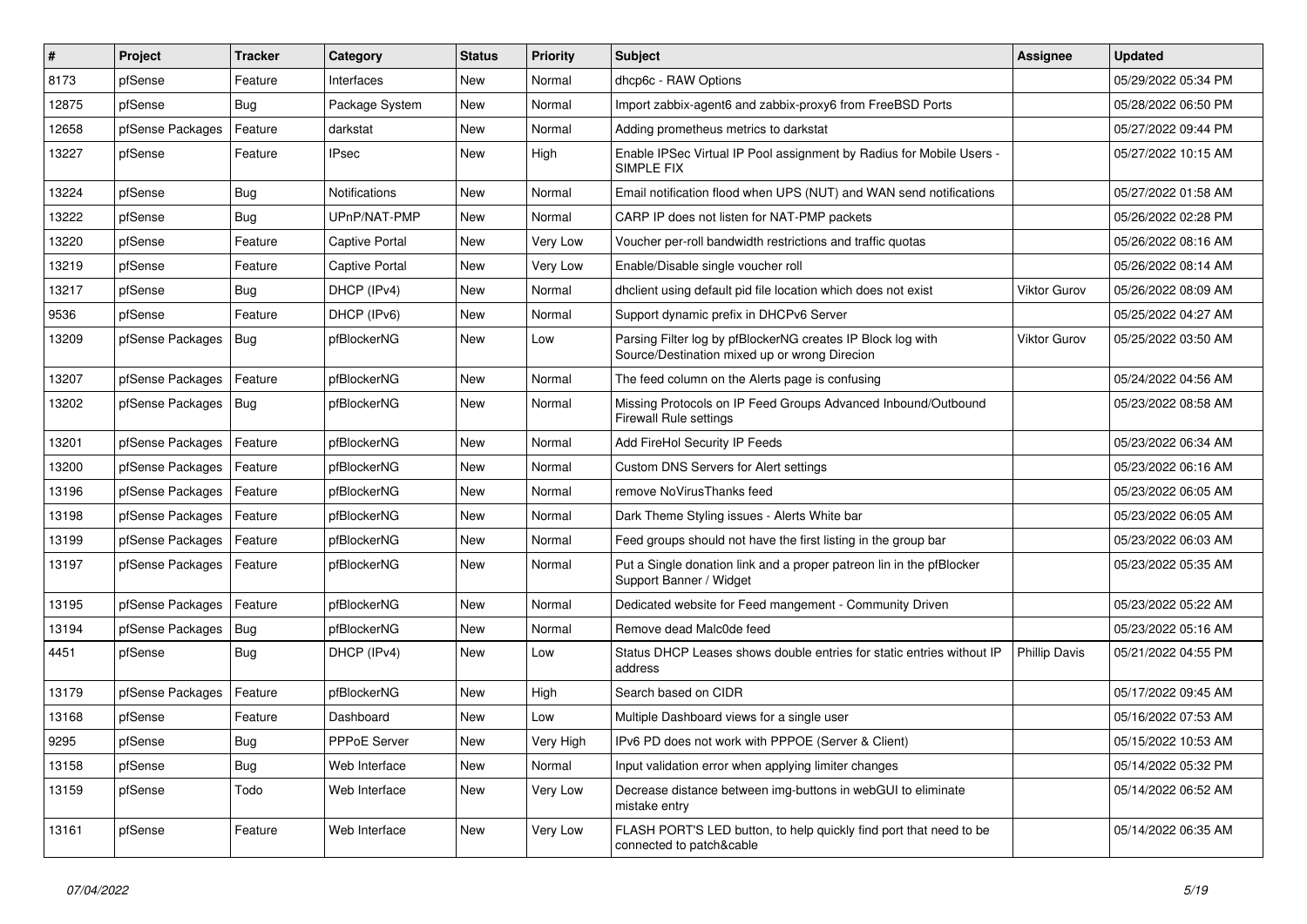| #     | Project          | <b>Tracker</b>     | Category                     | <b>Status</b> | <b>Priority</b> | <b>Subject</b>                                                                                                                      | <b>Assignee</b> | <b>Updated</b>      |
|-------|------------------|--------------------|------------------------------|---------------|-----------------|-------------------------------------------------------------------------------------------------------------------------------------|-----------------|---------------------|
| 13144 | pfSense          | Bug                | Rules / NAT                  | New           | Very Low        | Firewall rule entries can get out of sync when entries are deleted while<br>other administrators are editing entries simultaneously |                 | 05/10/2022 07:26 AM |
| 13141 | pfSense Packages | Bug                | squidguard                   | New           | Normal          | wrong page squidguard block                                                                                                         |                 | 05/09/2022 05:33 PM |
| 13135 | pfSense Packages | Feature            | pfBlockerNG                  | New           | Normal          | Add dibdot DoH-IP-blocklists feeds                                                                                                  | Viktor Gurov    | 05/08/2022 01:50 AM |
| 12597 | pfSense Docs     | <b>New Content</b> | Hardware                     | New           | Normal          | How to reset IPMI settings and password for Netgate appliances                                                                      |                 | 05/07/2022 12:33 PM |
| 13138 | pfSense Packages | Feature            | pfBlockerNG                  | New           | Normal          | DNS over HTTPS/TLS Blocking should be removed from SafeSearch                                                                       |                 | 05/07/2022 02:52 AM |
| 13137 | pfSense Packages | Feature            | pfBlockerNG                  | New           | Normal          | ckuethe/doh-blocklist.txt add to DoH feeds                                                                                          |                 | 05/07/2022 02:39 AM |
| 13136 | pfSense Packages | Feature            | pfBlockerNG                  | New           | Normal          | Add crypt0rr DNS-over-HTTPS (DOH) provider list feeds                                                                               |                 | 05/07/2022 02:27 AM |
| 13053 | pfSense Packages | Bug                | <b>ACME</b>                  | New           | Normal          | LoopiaAPI error handling                                                                                                            |                 | 05/05/2022 10:58 AM |
| 13128 | pfSense Packages | Bug                | Zabbix                       | New           | Normal          | Zabbix Agent 6: HA Server Setup                                                                                                     |                 | 05/05/2022 01:55 AM |
| 13110 | pfSense          | <b>Bug</b>         | CARP                         | New           | Very Low        | changing CARP VIP address does not update outbound NAT interface                                                                    |                 | 05/03/2022 02:52 PM |
| 1819  | pfSense          | Bug                | <b>DNS Resolver</b>          | New           | Normal          | DNS Resolver Not Registering DHCP Server Specified Domain Name                                                                      | Luiz Souza      | 04/28/2022 01:53 PM |
| 13108 | pfSense Docs     | Todo               | Installation /<br>Upgrades   | New           | Normal          | ZFS filesystem implications                                                                                                         | Jim Pingle      | 04/27/2022 03:18 PM |
| 13091 | pfSense          | Feature            | OpenVPN                      | New           | Normal          | RFE: Ability to specify the order of OpenVPN Authentication servers                                                                 |                 | 04/22/2022 04:30 PM |
| 13090 | pfSense          | <b>Bug</b>         | OpenVPN                      | New           | Normal          | OpenVPN: do not use legacy deprecated netbios settings                                                                              | Jim Pingle      | 04/22/2022 11:19 AM |
| 13089 | pfSense          | <b>Bug</b>         | OpenVPN                      | <b>New</b>    | Normal          | OpenVPN: fix some netbios options were preserved even if teh Netbios<br>option was unchecked                                        | Jim Pingle      | 04/22/2022 11:06 AM |
| 13087 | pfSense          | <b>Bug</b>         | OpenVPN                      | New           | Normal          | OpenVPN Server: hide WINS servers list when netbios option is<br>unchecked while WINS servers is checked                            |                 | 04/22/2022 10:29 AM |
| 10530 | pfSense          | <b>Bug</b>         | Upgrade                      | New           | Normal          | Convert config version to be based on product version                                                                               |                 | 04/21/2022 12:39 PM |
| 10544 | pfSense          | Bug                | User Manager /<br>Privileges | New           | Normal          | It's not possible to add a user to group operator using the gui                                                                     |                 | 04/21/2022 12:39 PM |
| 10690 | pfSense          | Bug                | Installer                    | New           | Low             | Not possible to make UFS install on ZFS formatted drive                                                                             |                 | 04/21/2022 12:39 PM |
| 10909 | pfSense Packages | Feature            | PIMD                         | New           | Normal          | #define MAXVIFS 32 to 64                                                                                                            |                 | 04/21/2022 12:39 PM |
| 11398 | pfSense Packages | Bug                | pfBlockerNG                  | New           | Normal          | pfBlocker upgrade hangs forever                                                                                                     |                 | 04/21/2022 12:39 PM |
| 11970 | pfSense Packages | $ $ Bug            | Coreboot                     | New           | Normal          | Netgate Firmware Upgrade Doesn't Work on XG-2758                                                                                    |                 | 04/21/2022 12:39 PM |
| 8264  | pfSense Packages | Bug                | FreeRADIUS                   | New           | Normal          | Radiusd restart on WAN change results in freeradius not running (and<br>possible solution)                                          |                 | 04/21/2022 12:39 PM |
| 8313  | pfSense          | Bug                | Notifications                | New           | Normal          | STARTTLS auto detection not working                                                                                                 |                 | 04/21/2022 12:39 PM |
| 9136  | pfSense          | <b>Bug</b>         | DHCP (IPv6)                  | New           | High            | IPv6 Tracking Interfaces Lose IPv6 Address in Certain Cases                                                                         |                 | 04/21/2022 12:39 PM |
| 9165  | pfSense          | Feature            | Authentication               | New           | Normal          | only IPs can be added to sshguard whitelist                                                                                         |                 | 04/21/2022 12:39 PM |
| 9544  | pfSense          | Feature            | Routing                      | New           | Normal          | Enable RADIX_MPATH                                                                                                                  |                 | 04/21/2022 12:39 PM |
| 10513 | pfSense          | Bug                | Rules / NAT                  | New           | Normal          | State issues with policy routing and HA failover                                                                                    |                 | 04/21/2022 12:39 PM |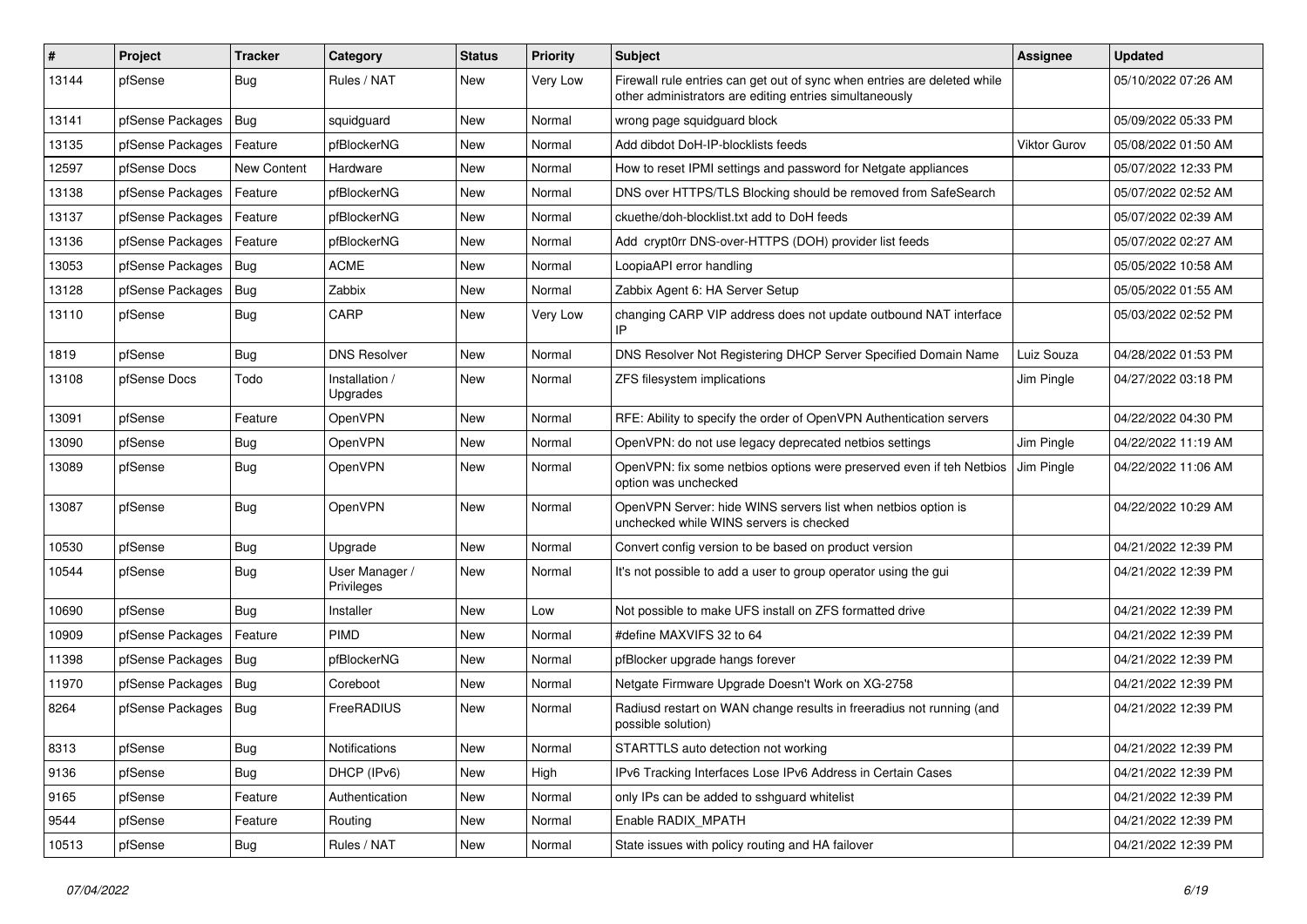| $\vert$ # | Project                | <b>Tracker</b> | Category                | <b>Status</b> | <b>Priority</b> | <b>Subject</b>                                                                                              | Assignee              | <b>Updated</b>      |
|-----------|------------------------|----------------|-------------------------|---------------|-----------------|-------------------------------------------------------------------------------------------------------------|-----------------------|---------------------|
| 790       | pfSense                | Feature        | <b>Operating System</b> | New           | Normal          | Advanced options for dnsclient (resolv.conf)                                                                |                       | 04/21/2022 12:39 PM |
| 946       | pfSense                | Feature        | <b>IPsec</b>            | New           | Normal          | Allow aliases to be used to define IPsec phase 2 networks                                                   |                       | 04/21/2022 12:39 PM |
| 5074      | pfSense                | Feature        | Upgrade                 | New           | Normal          | Standard release notes URLs to facilitate GUI viewing before upgrade                                        |                       | 04/21/2022 12:39 PM |
| 5510      | pfSense                | Feature        | Package System          | New           | Normal          | Need a simple way to enable/disable package-installed services                                              |                       | 04/21/2022 12:39 PM |
| 5786      | pfSense                | Bug            | Web Interface           | <b>New</b>    | Normal          | Check WebConfigurator port for conflicts                                                                    |                       | 04/21/2022 12:39 PM |
| 6186      | pfSense                | <b>Bug</b>     | Services                | New           | Normal          | race conditions in service startup                                                                          |                       | 04/21/2022 12:39 PM |
| 6823      | pfSense                | <b>Bug</b>     | Interfaces              | New           | Normal          | No connectivity after changing link state to UP                                                             |                       | 04/21/2022 12:39 PM |
| 12183     | pfSense                | Regression     | Interfaces              | New           | Low             | Changing MAC address for PPP parent interface stopped working                                               |                       | 04/20/2022 04:16 PM |
| 13073     | pfSense Packages       | Bug            | Squid                   | New           | Normal          | ClamAV - clamd dies with high CPU load and thus the C-ICAP of<br>squid-reverse proxy causes http:500 errors |                       | 04/19/2022 05:38 AM |
| 13068     | pfSense                | <b>Bug</b>     | Aliases / Tables        | New           | Normal          | Error loading rules when URL Table IPs content is empty                                                     |                       | 04/17/2022 09:07 PM |
| 13067     | pfSense                | <b>Bug</b>     | <b>FilterDNS</b>        | New           | Normal          | filterdns resolve interval is twice the intended value                                                      |                       | 04/17/2022 07:45 PM |
| 2358      | pfSense                | Feature        | Rules / NAT             | New           | Normal          | NAT64 Support                                                                                               |                       | 04/16/2022 06:52 PM |
| 12338     | pfSense Packages       | Bug            | <b>RRD Summary</b>      | New           | Normal          | RRD Summary does not report data on 3100                                                                    |                       | 04/15/2022 02:54 PM |
| 13058     | pfSense                | Todo           | Rules / NAT             | New           | Normal          | Add static routes and directly connected networks back to policy route<br>negation rules                    |                       | 04/13/2022 08:05 AM |
| 13054     | pfSense                | Feature        | Package System          | New           | Normal          | Package plugin hook for web server configuration stanzas                                                    | Jim Pingle            | 04/12/2022 03:04 PM |
| 13051     | pfSense                | <b>Bug</b>     | Traffic Shaper (ALTQ)   | New           | Normal          | Firewall traffic shaper by interface selection unknow                                                       |                       | 04/12/2022 07:03 AM |
| 12522     | pfSense                | Feature        | OpenVPN                 | New           | Very Low        | More flexible Client-Specific Override options for controlling options<br>pushed to clients                 |                       | 04/11/2022 03:11 PM |
| 12916     | pfSense Packages       | Bug            | pfBlockerNG             | <b>New</b>    | Normal          | pfBlockerNG-devel cron job does not trigger xmlrpc sync                                                     | Viktor Gurov          | 04/11/2022 12:55 PM |
| 13046     | pfSense                | <b>Bug</b>     | Rules / NAT             | New           | Normal          | Floating rule applied to IPv6 interface with a SLAAC DHCPv6 gateway<br>reports error on boot                |                       | 04/11/2022 09:50 AM |
| 13045     | pfSense Packages       | Bug            | WireGuard               | New           | Normal          | Firewall floating rules ignore WireGuard traffic                                                            |                       | 04/11/2022 09:40 AM |
| 13044     | pfSense Packages       | Feature        | Mail report             | New           | Normal          | Customized reporting                                                                                        |                       | 04/11/2022 09:22 AM |
| 13043     | pfSense Packages       | Bug            | WireGuard               | New           | Normal          | OSPF over Wireguard interface doesn't populate neighbors after reboot                                       |                       | 04/11/2022 09:22 AM |
| 13039     | pfSense Packages       | Feature        | AWS VPC                 | New           | Normal          | Handle transit gateway VPNs in the AWS VPN wizard                                                           |                       | 04/11/2022 07:31 AM |
| 12924     | pfSense Packages   Bug |                | WireGuard               | New           | Normal          | DNS Resolver WireGuard ACL Inconsistency                                                                    | Christian<br>McDonald | 04/10/2022 10:36 AM |
| 12524     | pfSense Plus           | Feature        | <b>Operating System</b> | New           | Normal          | OpenSSL QAT Engine                                                                                          |                       | 04/10/2022 02:54 AM |
| 12950     | pfSense                | Bug            | Routing                 | New           | Normal          | OpenVPN as default gateway does not get set at boot time                                                    |                       | 04/09/2022 05:46 PM |
| 13017     | pfSense                | Feature        | Packet Capture          | New           | Normal          | Packet capture: add preview results while capture is running                                                |                       | 04/09/2022 11:08 AM |
| 9833      | pfSense Packages       | Feature        | ACME                    | New           | Normal          | ACME: add ability to use custom ACME server                                                                 |                       | 04/07/2022 11:31 AM |
| 13020     | pfSense Docs           | Todo           | <b>Firewall Rules</b>   | New           | Normal          | easyrule command documentation should document permissible<br>wildcards                                     | Jim Pingle            | 04/04/2022 08:01 AM |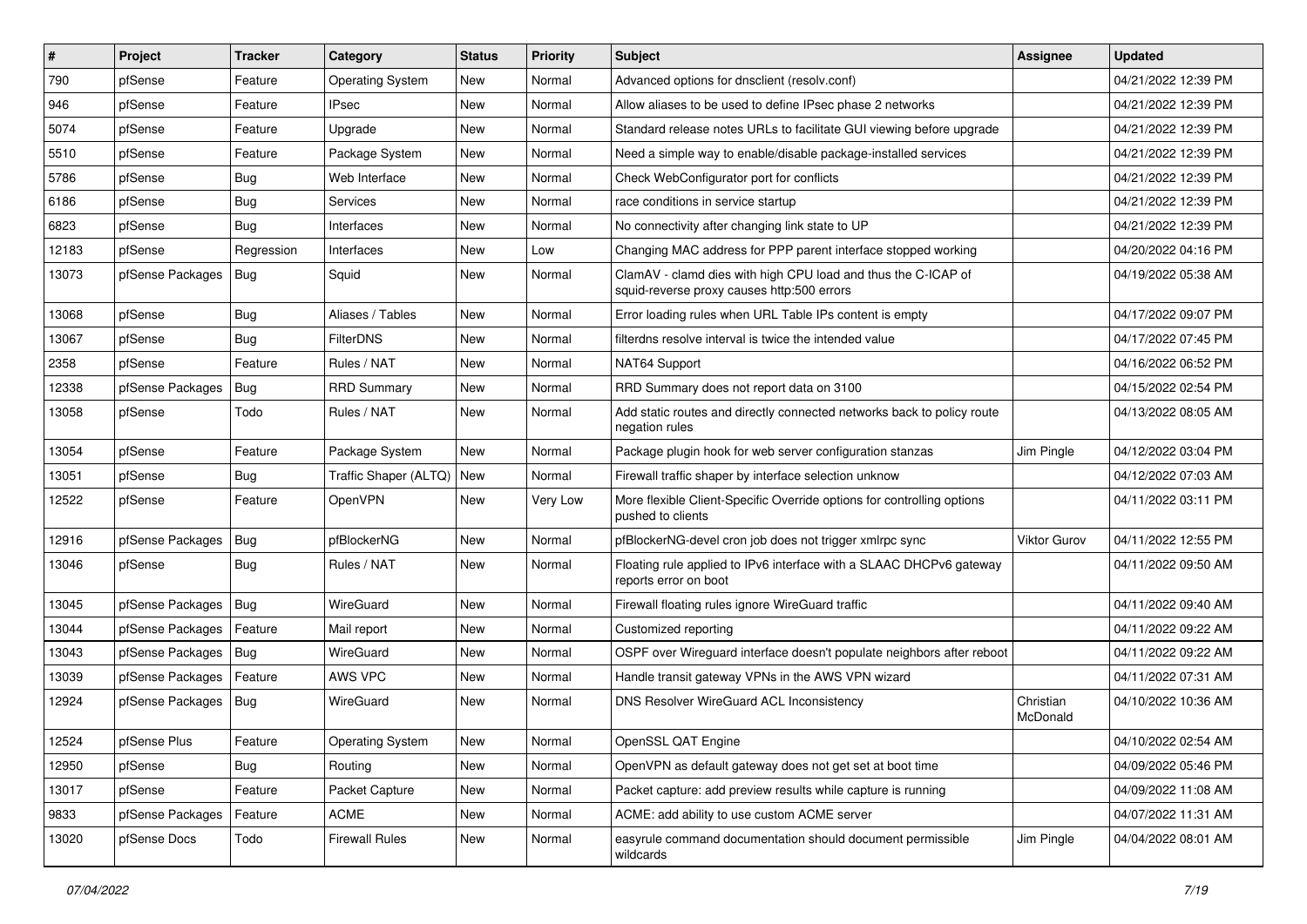| #     | Project                    | <b>Tracker</b> | Category                                        | <b>Status</b> | <b>Priority</b> | <b>Subject</b>                                                                                                     | <b>Assignee</b>     | <b>Updated</b>      |
|-------|----------------------------|----------------|-------------------------------------------------|---------------|-----------------|--------------------------------------------------------------------------------------------------------------------|---------------------|---------------------|
| 12774 | pfSense                    | Bug            | Backup / Restore                                | New           | Normal          | Picture widget image is not saved in backup                                                                        |                     | 04/04/2022 04:48 AM |
| 13018 | pfSense Packages           | Bug            | pfBlockerNG                                     | New           | Normal          | TLD and DNSBL Safesearch DOH conflict disables TLD block when<br>conflicting DOH FQDN is deselected or whitelisted |                     | 04/01/2022 05:59 PM |
| 13016 | pfSense Docs               | New Content    | Virtualization                                  | New           | Normal          | Workaround for bandwith issues since 2.6 when installed in Hyper-V                                                 |                     | 04/01/2022 01:06 PM |
| 13009 | pfSense                    | Feature        | OpenVPN                                         | New           | Normal          | Add option for multiple remote addresses to OpenVPN Client                                                         |                     | 03/31/2022 12:42 PM |
| 13000 | pfSense                    | Bug            | IPsec                                           | New           | Low             | IPsec AES-GCM encryption algorithm "Key Length" field should be<br>labeled "ICV Length"                            |                     | 03/30/2022 07:40 AM |
| 12922 | pfSense                    | Bug            | DHCP (IPv4)                                     | New           | Normal          | Classless static routes received on DHCP WAN can override chosen<br>default gateway                                |                     | 03/28/2022 10:08 AM |
| 1826  | pfSense                    | Feature        | PPPoE Server                                    | New           | Normal          | PPPoE server IPv6 support                                                                                          |                     | 03/25/2022 04:25 PM |
| 7783  | pfSense                    | Feature        | <b>Operating System</b>                         | New           | Normal          | Support for hosting VMs on pfSense using bhyve                                                                     |                     | 03/25/2022 11:53 AM |
| 12927 | pfSense                    | Bug            | OpenVPN                                         | New           | Normal          | OpenVPN with OCSP enabled allows connections with revoked<br>certificates                                          |                     | 03/24/2022 08:22 AM |
| 12978 | pfSense Docs               | Correction     | Monitorina                                      | New           | Normal          | Correction to iftop section of Monitoring Bandwidth Usage                                                          | Jim Pingle          | 03/23/2022 11:18 AM |
| 12863 | pfSense                    | Feature        | Authentication                                  | New           | Very Low        | dynamically tune sha512crypt rounds                                                                                | Jim Pingle          | 03/19/2022 12:53 PM |
| 11732 | pfSense Plus               | Feature        | Hardware / Drivers                              | New           | Normal          | Add VXLAN Support to pfSense Plus                                                                                  |                     | 03/15/2022 02:35 AM |
| 12400 | pfSense Docs               | Correction     | <b>NAT</b>                                      | New           | Normal          | NAT 1:1 documentation - multi-wan information                                                                      |                     | 03/13/2022 12:53 PM |
| 12938 | pfSense                    | Bug            | <b>IPv6 Router</b><br>Advertisements<br>(RADVD) | New           | Normal          | MaxRtrAdvInterval would allow stale DNS servers to be deleted faster                                               |                     | 03/12/2022 09:37 AM |
| 12932 | pfSense Packages           | Feature        | pfBlockerNG                                     | New           | High            | pfblockerng per user whitelist                                                                                     |                     | 03/11/2022 11:08 AM |
| 855   | pfSense                    | Feature        | Multi-WAN                                       | New           | Normal          | Ability to selectively kill states on gateways recovery                                                            |                     | 03/11/2022 08:30 AM |
| 12623 | pfSense Packages           | Bug            | <b>ACME</b>                                     | New           | Normal          | acme.sh package   DNS-ISPConfig settings                                                                           | <b>Viktor Gurov</b> | 03/10/2022 03:42 PM |
| 12918 | pfSense Packages           | Feature        | pfBlockerNG                                     | New           | Normal          | pfBlockerNG-devel changes from xmlrpc sync do not take effect<br>immediately                                       |                     | 03/07/2022 02:29 PM |
| 12670 | pfSense Packages           | Bug            | <b>ACME</b>                                     | <b>New</b>    | Normal          | ACME package writes credentials to system log                                                                      | <b>Viktor Gurov</b> | 03/07/2022 10:58 AM |
| 12909 | pfSense Packages           | Feature        | Suricata                                        | New           | Normal          | Convert Suricata GeoIP Lookup feature on ALERTS tab to use local<br>GeoIP2 database                                | Viktor Gurov        | 03/07/2022 08:28 AM |
| 12905 | pfSense                    | Bug            | Web Interface                                   | New           | Normal          | Add VLAN Re-assignment to Import Interface Mismatch Wizard                                                         |                     | 03/07/2022 08:05 AM |
| 12903 | pfSense                    | Feature        | Notifications                                   | New           | Normal          | alternative authentication methods for email notifications?                                                        |                     | 03/07/2022 07:52 AM |
| 11827 | pfSense Packages   Feature |                | ACME                                            | New           | Normal          | Please include acme deploy folder/scripts                                                                          |                     | 03/06/2022 04:31 AM |
| 12899 | pfSense Packages           | Bug            | Suricata                                        | New           | Normal          | Suricata doesn't honor Pass List                                                                                   |                     | 03/04/2022 01:22 PM |
| 12894 | pfSense Plus               | Bug            | Certificates                                    | New           | Low             | duplicating freshly created certificates through refreshing                                                        |                     | 03/03/2022 02:35 PM |
| 5922  | pfSense                    | Feature        | <b>SNMP</b>                                     | New           | Normal          | SNMP - enable SNMP v3 functionality                                                                                | <b>Viktor Gurov</b> | 03/02/2022 02:40 PM |
| 12889 | pfSense Packages           | Feature        | <b>FRR</b>                                      | New           | Normal          | FRR GUI add set ipv6 next-hop global                                                                               |                     | 03/02/2022 06:10 AM |
| 12888 | pfSense                    | Bug            | Rules / NAT                                     | New           | Normal          | pfSense sends un-NATed packets during OpenVPN startup                                                              |                     | 03/01/2022 03:13 PM |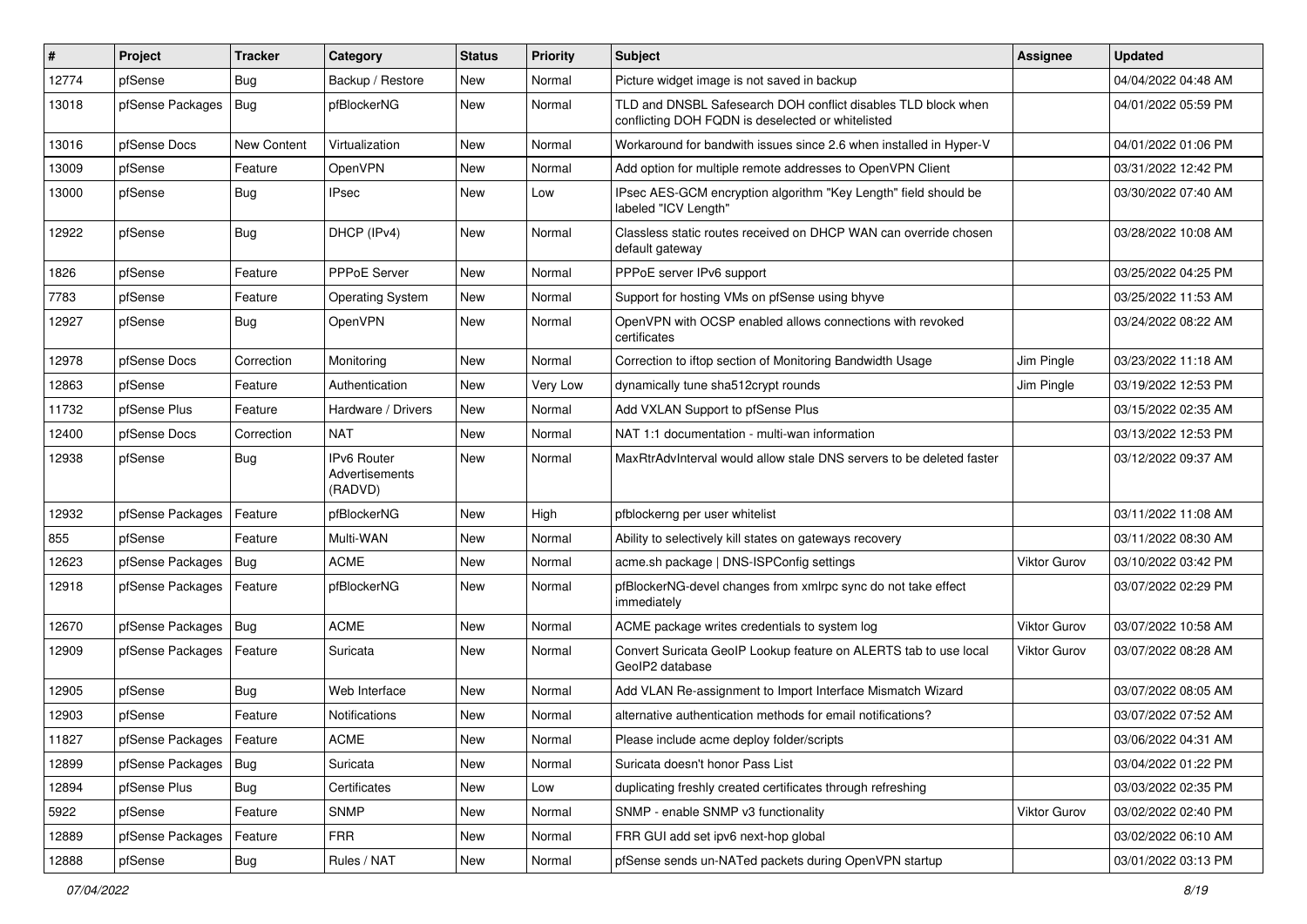| $\vert$ # | Project          | <b>Tracker</b> | Category                | <b>Status</b> | <b>Priority</b> | Subject                                                                                                       | <b>Assignee</b> | <b>Updated</b>      |
|-----------|------------------|----------------|-------------------------|---------------|-----------------|---------------------------------------------------------------------------------------------------------------|-----------------|---------------------|
| 4632      | pfSense          | Feature        | <b>Operating System</b> | New           | Normal          | Support for Multipath TCP (MPTCP)                                                                             | Jim Thompson    | 03/01/2022 05:39 AM |
| 12883     | pfSense Docs     | Todo           | <b>DNS</b>              | New           | Normal          | Feedback on Services - DNS Resolver - Host Overrides                                                          |                 | 02/28/2022 07:54 PM |
| 11778     | pfSense          | Bug            | OpenVPN                 | New           | Normal          | OpenVPN uses 100% CPU after experiencing packet loss                                                          |                 | 02/28/2022 07:38 AM |
| 12857     | pfSense          | Bug            | Gateways                | New           | Normal          | Firewall gateway goes away when making changes to Bridge0 device                                              |                 | 02/27/2022 11:20 AM |
| 12259     | pfSense          | Bug            | <b>Operating System</b> | New           | Normal          | Intel em NICs Suffering Performance Degradation on FreeBSD12                                                  |                 | 02/25/2022 09:28 PM |
| 12874     | pfSense          | Feature        | OpenVPN                 | New           | Normal          | OpenVPN RADIUS Framed-Pool                                                                                    |                 | 02/25/2022 02:24 PM |
| 12860     | pfSense Packages | Feature        | New Package<br>Request  | New           | Normal          | add mmc-utils package to all images                                                                           |                 | 02/24/2022 07:18 AM |
| 12861     | pfSense Docs     | Correction     | Hardware                | New           | Normal          | pfSense hardware tuning guide references obsolete interface loader<br>variable & buffer limits                |                 | 02/23/2022 05:31 PM |
| 12859     | pfSense Packages | Feature        | Zabbix                  | New           | Normal          | Add Zabbix 6.0 LTS (agent and proxy) packages                                                                 |                 | 02/23/2022 07:11 AM |
| 12849     | pfSense          | Bug            | <b>Operating System</b> | New           | Normal          | pfsync kernel crash on reboot                                                                                 | Mateusz Guzik   | 02/22/2022 02:02 PM |
| 12850     | pfSense          | Bug            | Routing                 | <b>New</b>    | Low             | Console error during boot: "route: route has not been found"                                                  |                 | 02/22/2022 08:27 AM |
| 12832     | pfSense Plus     | Feature        | Hardware / Drivers      | New           | Very Low        | 6100 configurable Blinking Blue LED                                                                           |                 | 02/22/2022 07:30 AM |
| 12553     | pfSense          | Feature        | Backup / Restore        | New           | Normal          | Auto Config Backup: Allow selecting multiple backups for deletion                                             |                 | 02/22/2022 04:27 AM |
| 12848     | pfSense          | Feature        | Dynamic DNS             | New           | Normal          | Evaluation of the DynDNS "Result Match" string                                                                |                 | 02/22/2022 02:01 AM |
| 12845     | pfSense Packages | <b>Bug</b>     | softflowd               | New           | Normal          | softflowd wrong vlan tag                                                                                      |                 | 02/21/2022 10:40 AM |
| 12828     | pfSense          | <b>Bug</b>     | <b>Wireless</b>         | <b>New</b>    | Normal          | pfSense keeps crashing (Fatal trap 12: page fault while in kernel mode)                                       |                 | 02/21/2022 07:55 AM |
| 12708     | pfSense          | Bug            | Aliases / Tables        | New           | Normal          | alias with non resolving DNS entry breaks underlying pf table                                                 |                 | 02/20/2022 06:13 PM |
| 12822     | pfSense Packages | <b>Bug</b>     | pfBlockerNG             | New           | Normal          | IPv4 Source ASN format not working                                                                            |                 | 02/18/2022 10:47 AM |
| 12823     | pfSense          | <b>Bug</b>     | DHCP (IPv6)             | New           | Normal          | Multiple DHCP6 WAN connections PPPoE interface 'defached' status                                              |                 | 02/18/2022 05:39 AM |
| 12813     | pfSense          | Feature        | Installer               | New           | Low             | Recover extra data in the installer                                                                           |                 | 02/17/2022 07:52 AM |
| 10395     | pfSense          | Feature        | Dashboard               | New           | Low             | Add Dashboard System Information support for more PC Engines APU<br>boards                                    |                 | 02/17/2022 01:02 AM |
| 12812     | pfSense Packages | Feature        | arpwatch                | New           | Normal          | Would it be helpful if the FreeBSD net-mgmt/arpwatch port had an<br>option to use mail/dma for mail delivery? |                 | 02/16/2022 06:09 PM |
| 12806     | pfSense Packages | Todo           | node_exporter           | New           | Normal          | Update node_exporter to 1.3.1                                                                                 |                 | 02/15/2022 05:26 PM |
| 12805     | pfSense Docs     | New Content    | General                 | New           | Very Low        | Add documentation about what triggers a notfication                                                           |                 | 02/15/2022 05:10 PM |
| 12804     | pfSense Docs     | New Content    | General                 | New           | Very Low        | Create Slack documentation                                                                                    |                 | 02/15/2022 04:59 PM |
| 12797     | pfSense          | <b>Bug</b>     | UPnP/NAT-PMP            | New           | Normal          | UPnP+STUN forms invalid outbound NAT rules using the external<br>address discovered from STUN                 |                 | 02/15/2022 01:01 PM |
| 11931     | pfSense Packages | Feature        | <b>ACME</b>             | New           | Normal          | Add support for validating a domain's ownership via Google Cloud<br>Cloud DNS                                 |                 | 02/15/2022 03:18 AM |
| 9200      | pfSense Packages | Todo           | <b>ACME</b>             | New           | Normal          | Add DNS support for Google domain to Acme manager                                                             | Jim Pingle      | 02/15/2022 03:16 AM |
| 12789     | pfSense Packages | Feature        | ACME                    | New           | Very Low        | Show expiration date of certificates in the ACME package list                                                 |                 | 02/14/2022 09:20 AM |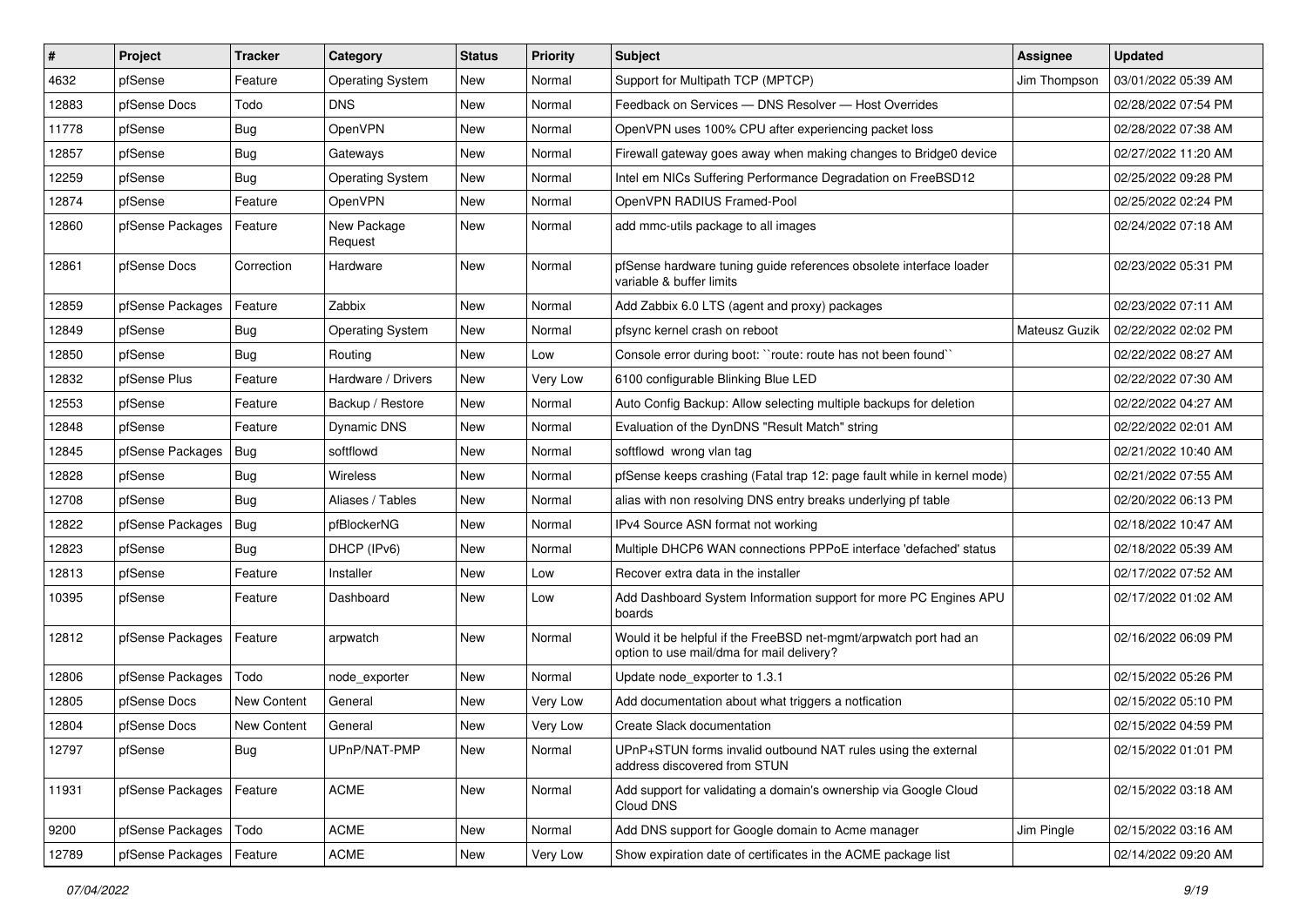| ∦     | Project                    | <b>Tracker</b> | Category               | <b>Status</b> | <b>Priority</b> | Subject                                                                                                                                                | <b>Assignee</b>       | <b>Updated</b>      |
|-------|----------------------------|----------------|------------------------|---------------|-----------------|--------------------------------------------------------------------------------------------------------------------------------------------------------|-----------------------|---------------------|
| 12791 | pfSense Docs               | New Content    | Diagnostics            | New           | Normal          | Diagnostic Information for Support (pfSense)                                                                                                           |                       | 02/13/2022 08:49 PM |
| 12787 | pfSense Docs               | Todo           | <b>IPsec</b>           | New           | Normal          | Feedback on pfSense Configuration Recipes - Routing Internet Traffic<br>Through a Site-to-Site IPsec Tunnel                                            |                       | 02/11/2022 11:28 PM |
| 11036 | pfSense Packages   Bug     |                | haproxy                | New           | Normal          | <b>HAproxy ACL</b>                                                                                                                                     |                       | 02/11/2022 11:27 AM |
| 12329 | pfSense Packages           | Feature        | Avahi                  | New           | Normal          | Add optional floating firewall rules for IPv4 and IPv6                                                                                                 |                       | 02/09/2022 04:43 PM |
| 12759 | pfSense Plus               | <b>Bug</b>     | Package System         | New           | Very Low        | Proprietary packages link to non-existant or non-public github pages                                                                                   |                       | 02/09/2022 10:43 AM |
| 8100  | pfSense                    | <b>Bug</b>     | CARP                   | New           | Normal          | pfsync Initially Deletes States on Primary for Connections Established<br>through Secondary                                                            | Luiz Souza            | 02/08/2022 12:59 PM |
| 6799  | pfSense                    | <b>Bug</b>     | Rules / NAT            | <b>New</b>    | Normal          | Using NOT (!) with interface subnet macros results unexpected traffic<br>passing when multiple subnets are included in the macro (i.e. VIP<br>subnets) |                       | 02/07/2022 02:18 PM |
| 12767 | pfSense Packages   Bug     |                | Avahi                  | New           | Normal          | Package radavahi-daemon does does not exist in current pfSense<br>version and it has been removed"" message on pfSense 2.7 restore                     |                       | 02/07/2022 11:28 AM |
| 12762 | pfSense                    | <b>Bug</b>     | <b>IPsec</b>           | New           | Normal          | IPsec keep alive check ignores Child SA Start Action                                                                                                   | Viktor Gurov          | 02/07/2022 11:21 AM |
| 12764 | pfSense                    | Bug            | Gateways               | New           | Normal          | VTI gateway status is pending after assigning the VTI interface                                                                                        |                       | 02/07/2022 05:41 AM |
| 12243 | pfSense                    | Todo           | Package System         | <b>New</b>    | Normal          | Implement "``plugin_interfaces()```                                                                                                                    |                       | 02/07/2022 03:50 AM |
| 12760 | pfSense Packages           | Bug            | WireGuard              | New           | Normal          | Link-local addresses disallowed on Wireguard interfaces                                                                                                | Christian<br>McDonald | 02/07/2022 03:50 AM |
| 12751 | pfSense Packages           | Bug            | <b>FRR</b>             | New           | Normal          | Improve FRR route restoration after gateway events                                                                                                     |                       | 02/06/2022 11:07 PM |
| 10466 | pfSense Packages           | Feature        | Suricata               | New           | Low             | Add checkbox to Suricata blocked host view to resolve all resolvable<br>IP's automatically                                                             |                       | 02/02/2022 06:04 PM |
| 12748 | pfSense Packages           | Feature        | Suricata               | New           | Normal          | Suricata blocked page timestamp breakout to it's own sortable column                                                                                   |                       | 02/01/2022 12:06 PM |
| 12746 | pfSense                    | Feature        | Interfaces             | New           | High            | IPoE feature for WAN interface                                                                                                                         |                       | 02/01/2022 01:42 AM |
| 12656 | pfSense Packages           | Feature        | New Package<br>Request | <b>New</b>    | Normal          | <b>NextDNS</b>                                                                                                                                         |                       | 01/31/2022 01:50 AM |
| 12736 | pfSense Packages           | Feature        | pfBlockerNG            | New           | Low             | Allow custom cron intervals                                                                                                                            |                       | 01/30/2022 08:55 PM |
| 12732 | pfSense Packages           | Bug            | squidguard             | New           | High            | Squid https filtering squidguard acl target list - erratic behaviour                                                                                   |                       | 01/26/2022 09:11 AM |
| 12730 | pfSense                    | <b>Bug</b>     | Captive Portal         | New           | Normal          | RADIUS accounting does not work if WAN is down                                                                                                         |                       | 01/26/2022 05:13 AM |
| 12717 | pfSense Packages           | Todo           | Squid                  | New           | Normal          | Squid 5.x Branch                                                                                                                                       |                       | 01/25/2022 06:24 PM |
| 12726 | pfSense                    | <b>Bug</b>     | Authentication         | New           | Normal          | LDAP select container button auto populate                                                                                                             |                       | 01/25/2022 01:48 PM |
| 12281 | pfSense Packages   Feature |                | Nut                    | New           | Normal          | Add support for Telegram/Pushover notifications                                                                                                        | Viktor Gurov          | 01/24/2022 07:25 AM |
| 12715 | pfSense                    | Bug            | Authentication         | New           | Normal          | Long system startup time when LDAP is configured and unavailable<br>during startup.                                                                    | Christian<br>McDonald | 01/24/2022 05:50 AM |
| 7329  | pfSense                    | Bug            | <b>DNS Forwarder</b>   | New           | Low             | <b>DHCP Not Updating DNS</b>                                                                                                                           |                       | 01/21/2022 09:16 PM |
| 12711 | pfSense Packages           | Feature        | Telegraf               | New           | Normal          | Add InfluxDB V2 support                                                                                                                                |                       | 01/21/2022 02:54 AM |
| 7352  | pfSense                    | Bug            | Routing                | New           | Normal          | pfSense IPv6 static route is dumped after a WAN flap                                                                                                   |                       | 01/20/2022 09:35 AM |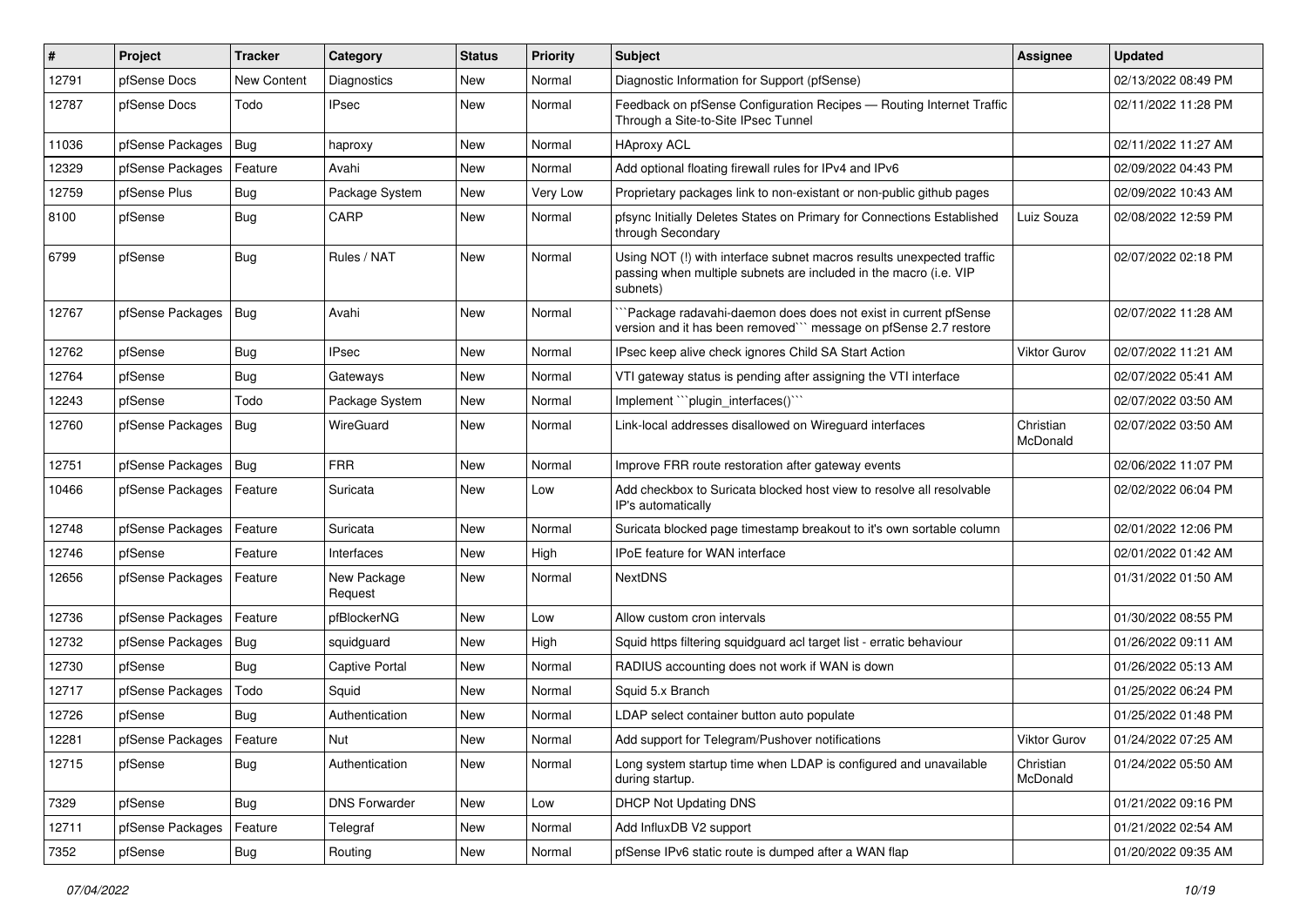| $\vert$ # | Project          | <b>Tracker</b> | Category                 | <b>Status</b> | <b>Priority</b> | Subject                                                                                                         | <b>Assignee</b>       | <b>Updated</b>      |
|-----------|------------------|----------------|--------------------------|---------------|-----------------|-----------------------------------------------------------------------------------------------------------------|-----------------------|---------------------|
| 9500      | pfSense Packages | Bug            | haproxy                  | New           | Normal          | HAproxy does not delete non-applicable action config                                                            |                       | 01/18/2022 06:28 AM |
| 12382     | pfSense          | Regression     | OpenVPN                  | New           | Normal          | Certificate Depth checking creates OpenVPN micro-outages every time<br>a user authenticates after 2.5.2 upgrade |                       | 01/17/2022 04:17 AM |
| 12659     | pfSense Docs     | Todo           | Hardware                 | <b>New</b>    | Normal          | Feedback on Hardware - Hardware Tuning and Troubleshooting -<br>Flow Control for ix                             |                       | 01/16/2022 10:22 AM |
| 6926      | pfSense          | Bug            | UPnP/NAT-PMP             | New           | Normal          | Miniupnp advertising expired IPv6 address                                                                       |                       | 01/15/2022 08:29 PM |
| 10843     | pfSense          | Feature        | Authentication           | New           | Normal          | Allow user manager settings to specify multiple authentication servers                                          |                       | 01/13/2022 07:22 AM |
| 12679     | pfSense          | Feature        | Interfaces               | New           | Normal          | Remind user to update DHCPv6 range when changing interface IPv6<br>prefix                                       |                       | 01/12/2022 07:36 AM |
| 12676     | pfSense          | Feature        | Rules / NAT              | <b>New</b>    | Normal          | Add the Tagged option on the Port Forward rules edit page                                                       |                       | 01/11/2022 05:52 AM |
| 1849      | pfSense          | <b>Bug</b>     | Traffic Shaper (ALTQ)    | <b>New</b>    | Normal          | Traffic shaper - By Queue view needs to show/use friendly inerface<br>names                                     |                       | 01/10/2022 08:10 AM |
| 5253      | pfSense          | <b>Bug</b>     | PPP Interfaces           | <b>New</b>    | Normal          | 3gstats.php 100% CPU                                                                                            |                       | 01/08/2022 05:02 PM |
| 12260     | pfSense Packages | <b>Bug</b>     | ntop                     | New           | Normal          | Update popup and version missmatch?                                                                             |                       | 01/08/2022 05:53 AM |
| 12665     | pfSense          | Feature        | Rules / NAT              | New           | Normal          | Ability to add custom pf rules from the GUI                                                                     |                       | 01/07/2022 09:30 AM |
| 12667     | pfSense Packages | Bug            | WireGuard                | New           | Normal          | Firewall Crashed After Upgrading Wireguard                                                                      |                       | 01/07/2022 09:18 AM |
| 4242      | pfSense          | Feature        | Authentication           | New           | Normal          | Two Factor or OTP Authentication for Admin Interface                                                            |                       | 01/04/2022 12:07 PM |
| 7626      | pfSense          | Feature        | Interfaces               | New           | Normal          | Add IPoE support for WAN                                                                                        |                       | 01/01/2022 12:31 AM |
| 8516      | pfSense Packages | <b>Bug</b>     | FreeRADIUS               | New           | Normal          | FreeRADIUS requires settings re-saved after pfSense upgrade                                                     | Jim Pingle            | 12/31/2021 05:58 PM |
| 8113      | pfSense          | Bug            | Interfaces               | New           | Normal          | MTU setting on bridge, openvpn clients ignored                                                                  |                       | 12/31/2021 05:55 PM |
| 6993      | pfSense          | Bug            | OpenVPN                  | <b>New</b>    | Normal          | OpenVPN status error during CARP state transition                                                               | James Webb            | 12/31/2021 05:44 PM |
| 7113      | pfSense          | <b>Bug</b>     | Dashboard                | New           | Normal          | Interface name in Traffic Graphs                                                                                |                       | 12/31/2021 05:40 PM |
| 5629      | pfSense          | Bug            | <b>IPsec</b>             | New           | Normal          | Allow for IPsec configuration using certs without a CA                                                          |                       | 12/31/2021 05:21 PM |
| 12655     | pfSense Packages | <b>Bug</b>     | Telegraf                 | New           | Normal          | telegraf, wireguard plugin failing                                                                              |                       | 12/30/2021 05:51 PM |
| 6289      | pfSense          | <b>Bug</b>     | Interfaces               | New           | Normal          | IPv6 address not given to track6 interfaces on create                                                           |                       | 12/30/2021 04:17 AM |
| 11872     | pfSense          | Bug            | Interfaces               | <b>New</b>    | Normal          | gif interfaces reporting incorrect traffic counters                                                             |                       | 12/30/2021 04:00 AM |
| 11759     | pfSense          | <b>Bug</b>     | Dashboard                | <b>New</b>    | Normal          | Traffic graphs on dashboard double upload on pppoe links                                                        |                       | 12/30/2021 04:00 AM |
| 12648     | pfSense          | Bug            | <b>Captive Portal</b>    | New           | Normal          | Undocumented variables 'listenporthttp' and 'listenporthttps'                                                   |                       | 12/28/2021 10:44 AM |
| 12070     | pfSense          | <b>Bug</b>     | DHCP (IPv4)              | <b>New</b>    | Low             | VLAN0 for WAN DHCP                                                                                              |                       | 12/23/2021 04:31 PM |
| 10732     | pfSense          | Feature        | <b>High Availability</b> | New           | Very Low        | Warning banner for secondary HA node                                                                            |                       | 12/23/2021 03:34 AM |
| 12513     | pfSense Packages | Feature        | WireGuard                | New           | Normal          | WireGuard Utilization Status (Beyond Active Connection)                                                         | Christian<br>McDonald | 12/22/2021 08:40 PM |
| 12473     | pfSense          | Feature        | <b>IPsec</b>             | New           | Normal          | Allow user adjustment of IPsec Keep Alive periodic checks                                                       |                       | 12/22/2021 05:59 AM |
| 11588     | pfSense          | Feature        | WireGuard                | New           | Low             | Automatically suggest next IP address in Wireguard interface subnet<br>when creating a peer                     |                       | 12/22/2021 03:35 AM |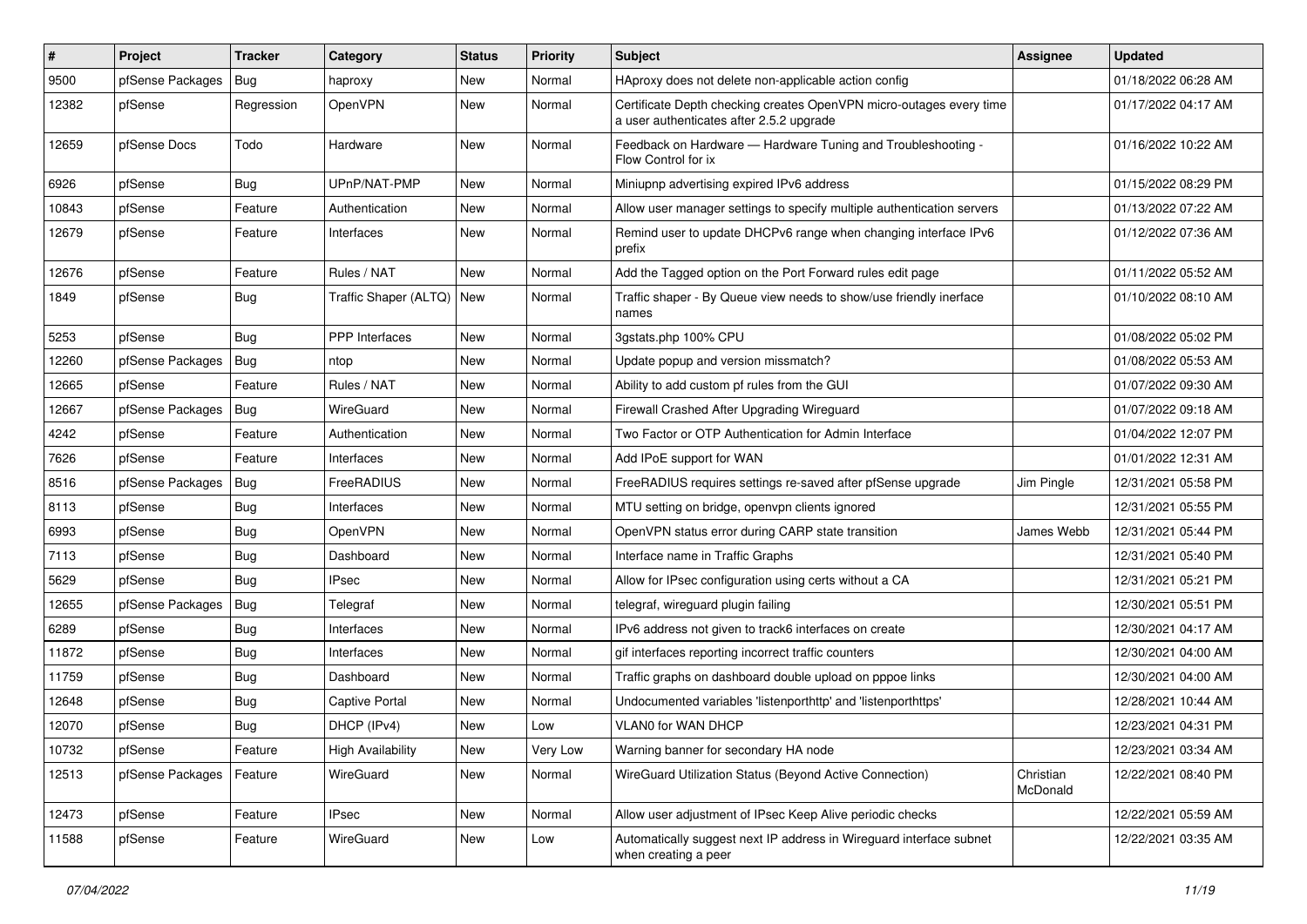| ∦     | Project          | <b>Tracker</b> | Category               | <b>Status</b> | <b>Priority</b> | <b>Subject</b>                                                                                                                | <b>Assignee</b>       | <b>Updated</b>      |
|-------|------------------|----------------|------------------------|---------------|-----------------|-------------------------------------------------------------------------------------------------------------------------------|-----------------------|---------------------|
| 12625 | pfSense          | Feature        | Logging                | <b>New</b>    | Normal          | Granular logging options for default firewall rules.                                                                          |                       | 12/21/2021 06:39 PM |
| 8827  | pfSense Packages | Bug            | squidguard             | <b>New</b>    | Normal          | Squidguard: ACL redirect modes 'redirect' and 'err page' send<br>unresolvable URLs to the client.                             | <b>Viktor Gurov</b>   | 12/21/2021 05:49 AM |
| 7152  | pfSense          | Bug            | <b>DNS Resolver</b>    | New           | Normal          | Unbound / DNS Resolver issue if "Register DHCP static mappings in<br>the DNS Resolver" set before wildcard DNS custom options |                       | 12/18/2021 04:59 PM |
| 5849  | pfSense          | Bug            | CARP                   | New           | Normal          | Routing fail on CARP IPsec                                                                                                    |                       | 12/18/2021 04:41 PM |
| 7235  | pfSense          | Bug            | <b>IPsec</b>           | <b>New</b>    | Normal          | 4860 has not got significant IPsec performance rising with enabled HW<br>acceleration                                         | Luiz Souza            | 12/18/2021 04:32 PM |
| 12608 | pfSense Packages | $ $ Bug        | WireGuard              | New           | High            | WireGuard tunnels monitored by dpinger causing system to stop<br>routing completely in certain situations                     | Christian<br>McDonald | 12/16/2021 03:14 PM |
| 12581 | pfSense          | Regression     | DHCP (IPv6)            | New           | Normal          | CARP IPv6 assigned address does not get advertised to endpoints with<br><b>RADV</b>                                           |                       | 12/16/2021 02:34 PM |
| 12602 | pfSense          | Feature        | <b>Dynamic DNS</b>     | New           | Normal          | DHCPv6 should allow DDNS Client updates for hosts                                                                             |                       | 12/15/2021 11:00 AM |
| 12600 | pfSense          | Feature        | Aliases / Tables       | New           | Normal          | allow custom mask for a network alias created from a FQDN                                                                     |                       | 12/15/2021 10:50 AM |
| 7387  | pfSense          | <b>Bug</b>     | Dashboard              | <b>New</b>    | Low             | New Traffic Graph in dashboard resets inverted view to normal view                                                            | <b>Jared Dillard</b>  | 12/11/2021 08:14 PM |
| 4604  | pfSense          | Bug            | <b>NTPD</b>            | <b>New</b>    | Normal          | NTP time server entries may or may not work, depending upon<br>interfaces selected when configuring NTP service               |                       | 12/11/2021 07:59 PM |
| 1738  | pfSense          | <b>Bug</b>     | Backup / Restore       | New           | Very Low        | Restore fails when username in backup is not matching                                                                         |                       | 12/11/2021 07:51 PM |
| 1667  | pfSense          | Bug            | L2TP                   | New           | Normal          | L2TP server does not respond properly from a CARP VIP                                                                         |                       | 12/11/2021 07:43 PM |
| 12091 | pfSense          | Feature        | Authentication         | <b>New</b>    | Normal          | RFE: Add support for sssd authentication                                                                                      |                       | 12/10/2021 04:55 PM |
| 12552 | pfSense          | Bug            | OpenVPN                | <b>New</b>    | Normal          | 'Pull DNS" option within OpenVPN client does not cause pfSense to<br>use DNS servers assigned by remote OpenVPN server        |                       | 12/08/2021 08:45 AM |
| 12573 | pfSense Packages | Feature        | New Package<br>Request | New           | Normal          | Dashboard widget with external connection map                                                                                 | aleksei<br>prokofiev  | 12/07/2021 07:38 AM |
| 12570 | pfSense Docs     | Correction     | General                | <b>New</b>    | Normal          | Active appliance list missing 6100                                                                                            |                       | 12/06/2021 11:41 AM |
| 12565 | pfSense Docs     | New Content    | OpenVPN                | <b>New</b>    | Normal          | Document new "Duplicate Connection Limit" option on OpenVPN<br>server instances                                               | Jim Pingle            | 12/06/2021 08:07 AM |
| 12564 | pfSense          | Feature        | Aliases / Tables       | New           | Low             | add column to show that an Alias is in use by or not                                                                          |                       | 12/04/2021 07:25 PM |
| 12563 | pfSense          | <b>Bug</b>     | OpenVPN                | New           | Normal          | OpenVPN server doesn't support Framed-IPv6-Address RADIUS<br>attribute                                                        |                       | 12/03/2021 11:19 AM |
| 12551 | pfSense          | Feature        | <b>DNS Resolver</b>    | New           | Low             | Add ability to set DNS resolver search domain list                                                                            |                       | 12/01/2021 11:18 AM |
| 11182 | pfSense Packages | Bug            | <b>NRPE</b>            | New           | Normal          | NRPE in HA syncs the bind IP                                                                                                  |                       | 12/01/2021 02:15 AM |
| 12248 | pfSense          | Feature        | Package System         | New           | Low             | Package Update Availability Notification                                                                                      |                       | 11/28/2021 10:02 AM |
| 12542 | pfSense          | Bug            | Virtual IP Addresses   | New           | Normal          | Cannot assign a same IPv6 Link-Local address to different interfaces                                                          |                       | 11/25/2021 01:41 AM |
| 10404 | pfSense          | Feature        | <b>NTPD</b>            | New           | Normal          | Consider using chrony for NTP services                                                                                        |                       | 11/23/2021 06:59 PM |
| 12539 | pfSense          | Bug            | Interfaces             | New           | Low             | Changing VLAN ID for LAN interface in assignments silently fails.                                                             |                       | 11/23/2021 04:12 AM |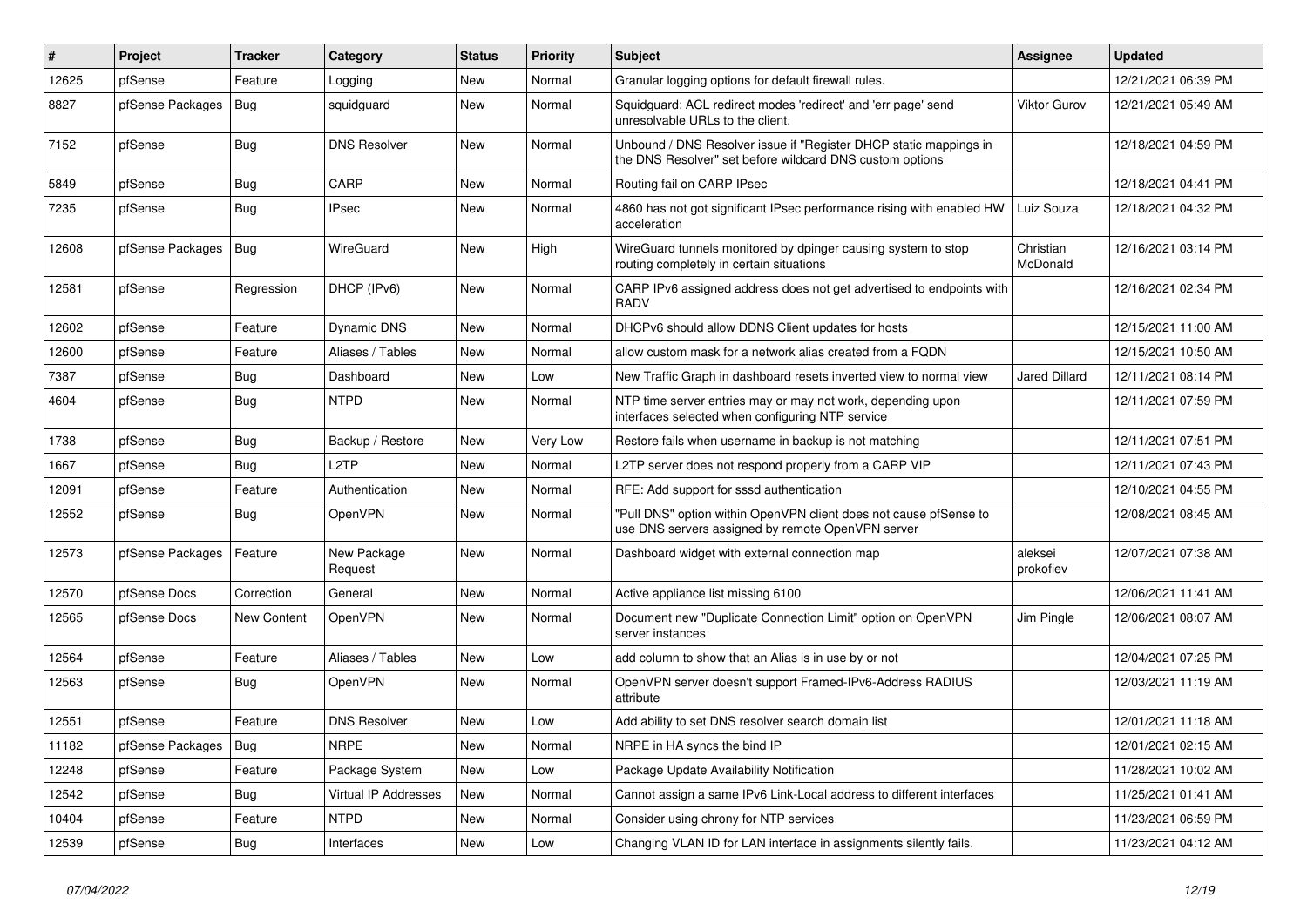| $\vert$ # | Project          | <b>Tracker</b> | Category                 | <b>Status</b> | <b>Priority</b> | Subject                                                                                                                          | <b>Assignee</b>       | <b>Updated</b>      |
|-----------|------------------|----------------|--------------------------|---------------|-----------------|----------------------------------------------------------------------------------------------------------------------------------|-----------------------|---------------------|
| 12538     | pfSense Packages | Bug            | PIMD                     | New           | Normal          | PIMD sub-interface bug                                                                                                           |                       | 11/20/2021 09:44 PM |
| 4128      | pfSense          | Feature        | Notifications            | New           | Normal          | Email notification webgui configuration                                                                                          |                       | 11/18/2021 12:48 PM |
| 12526     | pfSense Packages | Feature        | WireGuard                | New           | Normal          | WireGuard Widget                                                                                                                 | Christian<br>McDonald | 11/17/2021 07:15 AM |
| 12525     | pfSense Packages | Feature        | WireGuard                | New           | Normal          | WireGuard Tunnel restore configuration                                                                                           | Christian<br>McDonald | 11/17/2021 07:15 AM |
| 12249     | pfSense          | <b>Bug</b>     | Backup / Restore         | New           | Normal          | HAProxy causing failed ACB backups                                                                                               |                       | 11/15/2021 11:58 PM |
| 4688      | pfSense          | Feature        | <b>IPsec</b>             | New           | Normal          | Missing TFC Traffic Flow Confidentiality support                                                                                 |                       | 11/15/2021 12:27 PM |
| 12521     | pfSense          | Feature        | <b>Operating System</b>  | New           | Very Low        | Add the BBR2, QUIC, RACK Congestion Control (CC) protocols                                                                       |                       | 11/15/2021 07:40 AM |
| 12520     | pfSense Packages | Feature        | Squid                    | New           | High            | [Squid] - Allow or Deny Mappings from IP/Host/GeoIP sources                                                                      |                       | 11/12/2021 02:13 PM |
| 12519     | pfSense          | Bug            | Authentication           | New           | Normal          | Fail authentication using special character in password via the LDAP<br>connector                                                |                       | 11/12/2021 07:39 AM |
| 11525     | pfSense Packages | Bug            | Suricata                 | New           | Normal          | pfsense 2.5.0 release version for vlan issue to suricata                                                                         |                       | 11/11/2021 08:16 AM |
| 12509     | pfSense          | <b>Bug</b>     | OpenVPN                  | New           | Normal          | Deffered authentication does not work with auth-gen-token<br>external-auth or pusk "auth-token"                                  |                       | 11/08/2021 04:01 AM |
| 12508     | pfSense          | <b>Bug</b>     | <b>DHCP Relay</b>        | New           | Normal          | DHCP Relay over VPN                                                                                                              |                       | 11/06/2021 11:25 AM |
| 12504     | pfSense          | Bug            | Interfaces               | New           | Normal          | BCM57412 NetXtreme-E 10Gb RDMA Ethernet controller issue                                                                         |                       | 11/05/2021 04:51 AM |
| 12502     | pfSense Packages | Feature        | syslog-ng                | New           | Normal          | Syslog-ng Configuration Library (scl) missing                                                                                    |                       | 11/02/2021 06:06 PM |
| 12491     | pfSense Packages | Feature        | squidguard               | New           | Normal          | squidguard: allow multiple regex                                                                                                 |                       | 10/28/2021 03:30 PM |
| 8013      | pfSense          | <b>Bug</b>     | <b>IPsec</b>             | New           | Normal          | IPsec MSS clamping value shared for IPv4 and IPv6                                                                                | Luiz Souza            | 10/28/2021 01:37 PM |
| 11429     | pfSense          | Bug            | Web Interface            | New           | Normal          | System Log / Settings form activates "Reset Log Files" button on enter                                                           |                       | 10/28/2021 01:35 PM |
| 11440     | pfSense          | Feature        | Web Interface            | New           | Low             | Expand collapsed sections by clicking anywhere on header                                                                         |                       | 10/28/2021 01:35 PM |
| 12357     | pfSense          | <b>Bug</b>     | Captive Portal           | New           | Normal          | Captive Portal popup Logout button loads full login page in popup when<br>clicked                                                |                       | 10/27/2021 12:10 PM |
| 12483     | pfSense          | <b>Bug</b>     | Configuration<br>Backend | New           | Normal          | GUI creates inconsistent config.xml                                                                                              |                       | 10/23/2021 06:48 AM |
| 12436     | pfSense          | <b>Bug</b>     | <b>PPPoE Server</b>      | New           | Normal          | Pppoe server config gui does not allow setting of chap authentication,<br>and sets the network start address for allocation to 0 |                       | 10/21/2021 08:15 AM |
| 9344      | pfSense          | Bug            | Translations             | New           | Normal          | OpenVPN click NCP Algorithms will always go to DH Parameters<br>website(in Chinese-Taiwan)                                       |                       | 10/21/2021 03:48 AM |
| 12457     | pfSense Docs     | Todo           | Packages                 | New           | Very Low        | Add UPS Configuration Recipes for apcupsd and nut UPS Packages<br>with Common Brand Units                                        |                       | 10/18/2021 08:37 AM |
| 12467     | pfSense          | Bug            | Captive Portal           | New           | Normal          | CP error on client disconnect after reboot                                                                                       |                       | 10/17/2021 05:35 AM |
| 12465     | pfSense Packages | Feature        | haproxy                  | New           | Normal          | Add forwardfor advanced usecases                                                                                                 |                       | 10/16/2021 07:35 PM |
| 11592     | pfSense Packages | Bug            | node_exporter            | New           | Normal          | Node exporter can not read system statistics                                                                                     |                       | 10/15/2021 09:37 PM |
| 9617      | pfSense          | Feature        | PPP Interfaces           | New           | Normal          | PPPoE Static IP Configuration in GUI                                                                                             |                       | 10/15/2021 08:52 PM |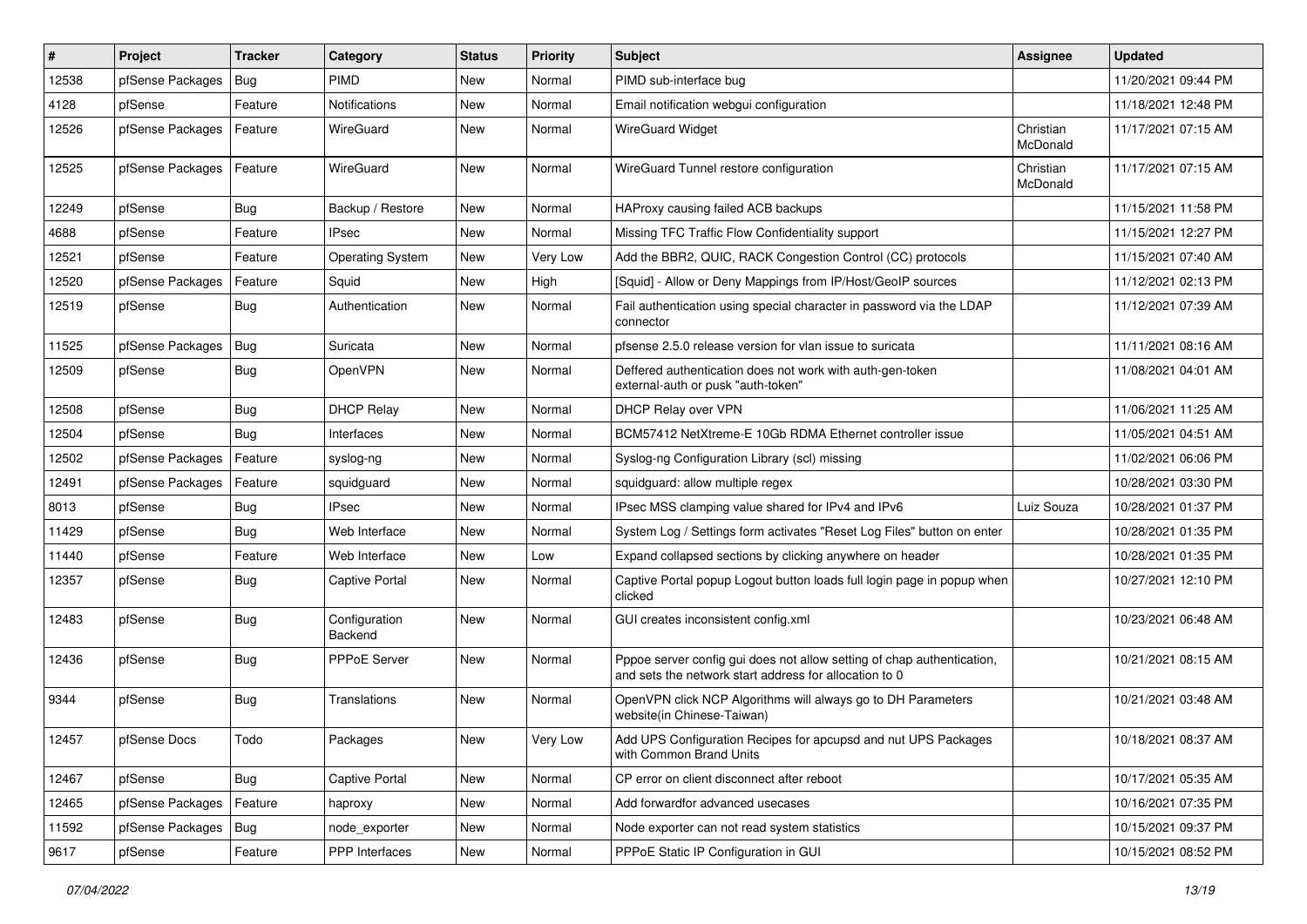| $\vert$ # | <b>Project</b>             | <b>Tracker</b> | Category                 | <b>Status</b> | <b>Priority</b> | <b>Subject</b>                                                                                            | <b>Assignee</b> | <b>Updated</b>      |
|-----------|----------------------------|----------------|--------------------------|---------------|-----------------|-----------------------------------------------------------------------------------------------------------|-----------------|---------------------|
| 12461     | pfSense Docs               | Todo           | Hardware                 | New           | Normal          | Improve macOS Serial Command Instructions                                                                 |                 | 10/15/2021 03:47 PM |
| 12459     | pfSense                    | Todo           | Virtual IP Addresses     | <b>New</b>    | Normal          | Add IP Alias subnet input validation                                                                      |                 | 10/15/2021 09:35 AM |
| 12458     | pfSense                    | Feature        | Authentication           | New           | Normal          | Use "unixHomeDirectory" instead of "homeDirectory" when LDAP<br>authentication server is Active Directory |                 | 10/15/2021 08:18 AM |
| 9798      | pfSense Packages           | Feature        | pfBlockerNG              | New           | Normal          | add ipv4 and ipv6 dnscrypt-resolvers feeds                                                                |                 | 10/14/2021 09:48 AM |
| 12451     | pfSense                    | Bug            | Virtual IP Addresses     | New           | Normal          | deleteVIP() does not check RFC2136 Update Source                                                          |                 | 10/13/2021 10:06 AM |
| 12444     | pfSense Packages           | Bug            | ntop                     | New           | Normal          | ntopng throws errors when viewing single host                                                             |                 | 10/11/2021 12:39 PM |
| 12126     | pfSense Packages           | Bug            | FreeRADIUS               | New           | Normal          | freeradius3 0.15.7 31                                                                                     |                 | 10/11/2021 08:21 AM |
| 9633      | pfSense                    | Feature        | PPPoE Server             | New           | Normal          | PPPoE/L2TP Server Status Page                                                                             |                 | 10/09/2021 12:05 PM |
| 11430     | pfSense                    | <b>Bug</b>     | Interfaces               | New           | Normal          | PHP console spam after Assigning Interfaces                                                               |                 | 10/09/2021 10:37 AM |
| 12162     | pfSense Docs               | Todo           | Products                 | New           | Normal          | Add "usb reset" as possible solution for non-booting flash drives on the<br>SG-1100                       |                 | 10/07/2021 02:19 PM |
| 11871     | pfSense Docs               | Correction     | Products                 | New           | Normal          | SG-2100 must be manually power cycled after installation                                                  |                 | 10/07/2021 02:19 PM |
| 1620      | pfSense Packages           | Bug            | Squid                    | New           | Normal          | Can't use transparent proxy when using bridge.                                                            |                 | 10/07/2021 04:19 AM |
| 12427     | pfSense Packages           | Todo           | haproxy                  | New           | Normal          | ha-proxy: action order in the GUI is not keeped in the resulting<br>ha-proxy configuration                |                 | 10/06/2021 07:02 AM |
| 12188     | pfSense Packages           | $\vert$ Bug    | OpenVPN Client<br>Export | <b>New</b>    | Normal          | client export breaks multi remote configurations                                                          |                 | 10/02/2021 05:58 PM |
| 12421     | pfSense                    | Bug            | Rules / NAT              | New           | Normal          | IPV6 limiter bug                                                                                          |                 | 10/02/2021 08:44 AM |
| 12033     | pfSense Packages           | Bug            | pfBlockerNG              | New           | Normal          | maxmindb and _sqlite3 modules not found                                                                   |                 | 10/01/2021 04:42 AM |
| 12411     | pfSense Docs               | Todo           | <b>High Availability</b> | New           | Normal          | Feedback on High Availability - pfSense XML-RPC Config Sync<br>Overview                                   |                 | 09/29/2021 10:39 AM |
| 12402     | pfSense Docs               | Todo           | Configuration            | New           | Normal          | Feedback on Configuration - Advanced Configuration Options -<br><b>Notifications</b>                      |                 | 09/24/2021 12:46 AM |
| 12401     | pfSense                    | Bug            | <b>Traffic Graphs</b>    | New           | Normal          | Traffic graphs with untagged and tagged VLAN on same interface                                            |                 | 09/23/2021 09:18 PM |
| 12395     | pfSense Docs               | Todo           | Packages                 | New           | Normal          | Feedback on Packages - FRR Package - Border Gateway Protocol<br>- BGP Required Information                |                 | 09/21/2021 04:32 PM |
| 12393     | pfSense                    | Bug            | Traffic Shaper (ALTQ)    | <b>New</b>    | Low             | Priority of qOthersLow higher than default queues                                                         |                 | 09/21/2021 02:48 PM |
| 12370     | pfSense                    | Feature        | Rules / NAT              | New           | Low             | Add limiters to Queue column on firewall rule list                                                        |                 | 09/14/2021 07:37 AM |
| 12300     | pfSense                    | Feature        | Hardware / Drivers       | New           | Normal          | Add Aquantia Atlantic driver to pfsense                                                                   |                 | 09/14/2021 06:49 AM |
| 12369     | pfSense Packages   Feature |                | Mail report              | New           | Low             | Skip If No Content issue                                                                                  |                 | 09/14/2021 06:40 AM |
| 12367     | pfSense                    | Todo           | Installer                | New           | Normal          | ZFS: Do not show memstick disk on target list                                                             |                 | 09/13/2021 07:37 AM |
| 12358     | pfSense Packages           | Feature        | pfBlockerNG              | New           | Normal          | IP List Copy/Import/Export                                                                                |                 | 09/09/2021 01:56 PM |
| 12343     | pfSense                    | Feature        | Diagnostics              | New           | Low             | Real time traffic monitoring                                                                              |                 | 09/06/2021 01:26 PM |
| 11268     | pfSense                    | <b>Bug</b>     | Web Interface            | New           | Normal          | Cookie named 'id' prevents Edit form fields being set properly                                            |                 | 09/03/2021 06:16 AM |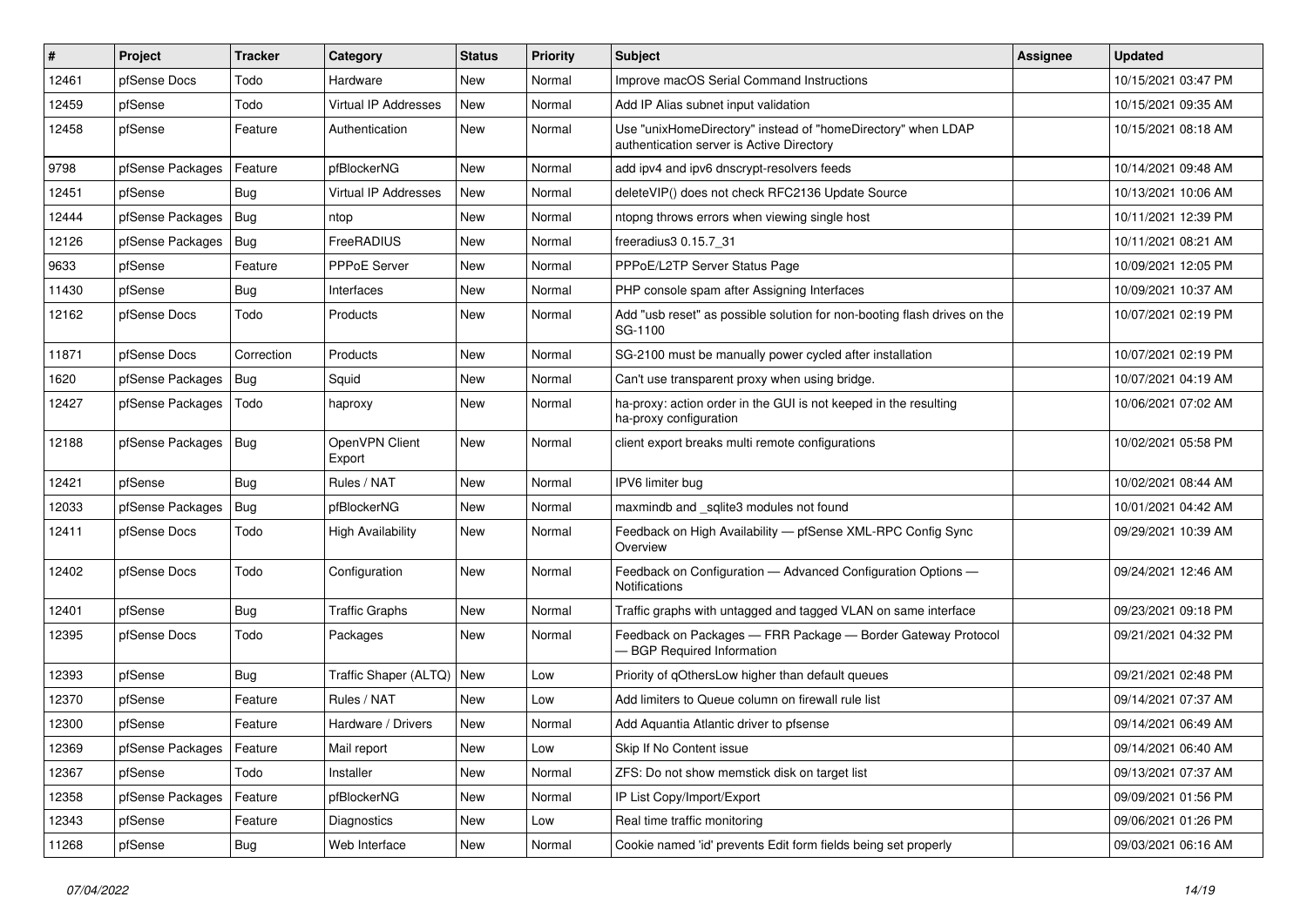| #     | Project                | <b>Tracker</b> | Category                | <b>Status</b> | <b>Priority</b> | Subject                                                                                                           | <b>Assignee</b> | <b>Updated</b>      |
|-------|------------------------|----------------|-------------------------|---------------|-----------------|-------------------------------------------------------------------------------------------------------------------|-----------------|---------------------|
| 11742 | pfSense Packages       | <b>Bug</b>     | Suricata                | New           | Normal          | Blocking / Unblocking is not working correctly.                                                                   |                 | 09/01/2021 11:08 AM |
| 10693 | pfSense Packages       | Bug            | <b>BIND</b>             | New           | Normal          | pfSense Bind Zone Editor UI does not update zone serial number when<br>a change is made                           |                 | 09/01/2021 12:51 AM |
| 9857  | pfSense                | Feature        | <b>IPsec</b>            | New           | Normal          | IPsec Down/Up SMTP Notifications                                                                                  |                 | 08/31/2021 08:07 AM |
| 12308 | pfSense Packages       | Feature        | New Package<br>Request  | New           | Normal          | Dynamicaly Update Firewall Aliases from OpenVPN LDAP Group<br>membership of the connected user                    |                 | 08/27/2021 12:51 AM |
| 4479  | pfSense                | <b>Bug</b>     | <b>Operating System</b> | New           | Normal          | Firewall rules won't match GRE interface after applying IPSEC<br>transport encryption on GRE tunnel               | Luiz Souza      | 08/20/2021 08:46 AM |
| 12286 | pfSense Packages       | Bug            | FreeRADIUS              | New           | Normal          | Add support for ntlm_auth in LDAP                                                                                 |                 | 08/20/2021 08:27 AM |
| 12283 | pfSense                | Bug            | Authentication          | New           | Normal          | LDAP/RADIUS authentication servers configuration does not allow<br>source IP address to be specified              |                 | 08/20/2021 01:15 AM |
| 6776  | pfSense                | Feature        | Rules / NAT             | New           | Normal          | Allow disabling of "filter rule association" by default                                                           |                 | 08/17/2021 10:56 AM |
| 12268 | pfSense Docs           | Todo           | <b>Firewall Rules</b>   | New           | Normal          | Feedback on Firewall - Aliases                                                                                    |                 | 08/17/2021 12:55 AM |
| 11619 | pfSense                | <b>Bug</b>     | Upgrade                 | New           | Normal          | Unable to upgrade 2.4.4-p3 to 2.5/21.02-p1                                                                        |                 | 08/15/2021 10:00 AM |
| 12237 | pfSense Docs           | Todo           | Hardware                | New           | Normal          | Feedback on Hardware - Hardware Tuning and Troubleshooting                                                        |                 | 08/10/2021 03:13 AM |
| 10311 | pfSense                | Bug            | OpenVPN                 | New           | Normal          | Too low net.link.ifgmaxlen causes packet drop under load when using<br>OpenVPN inside bridge interface under load |                 | 08/10/2021 03:10 AM |
| 11780 | pfSense Packages       | Bug            | Suricata                | New           | Very High       | Suricata package fails to prune suricata.log                                                                      |                 | 08/06/2021 07:18 AM |
| 12190 | pfSense                | Feature        | Rules / NAT             | New           | Normal          | Add ability to reference ipv6 prefix in firewall rules and aliases                                                |                 | 08/05/2021 01:47 PM |
| 12214 | pfSense Docs           | Todo           | General                 | New           | Low             | Connect to WebGui.                                                                                                |                 | 08/05/2021 04:39 AM |
| 8794  | pfSense                | Feature        | <b>NTPD</b>             | New           | Normal          | NTP authentiction                                                                                                 | Tod L           | 08/05/2021 01:20 AM |
| 12179 | pfSense Packages       | Feature        | gemu-guest-agent        | New           | Normal          | QEMU package                                                                                                      |                 | 07/30/2021 08:02 AM |
| 12178 | pfSense Packages       | Bug            | WireGuard               | New           | Low             | WireGuard always shows 'Configuring WireGuard tunnelsdone.'<br>message on boot                                    |                 | 07/30/2021 06:58 AM |
| 11410 | pfSense Packages       | Feature        | New Package<br>Request  | New           | Normal          | adding bpytop (former Bashtop)                                                                                    |                 | 07/26/2021 12:33 PM |
| 8815  | pfSense                | <b>Bug</b>     | Interfaces              | New           | Normal          | IP addresses are removed from interfaces when link is lost and either<br>IPv4 or IPv6 is dynamic                  | Luiz Souza      | 07/21/2021 07:49 AM |
| 8520  | pfSense                | Feature        | Interfaces              | New           | Normal          | Option to auto-renew DHCP on interface with an offline gateway or<br>marked as down                               |                 | 07/20/2021 11:00 AM |
| 12121 | pfSense                | Feature        | OpenVPN                 | New           | Normal          | Wider "local network(s)" fields in OpenVPN server configuration                                                   |                 | 07/19/2021 07:37 AM |
| 12139 | pfSense                | Feature        | <b>DNS Forwarder</b>    | New           | Normal          | Add support in for specifying a DNSMASQ configuration file                                                        |                 | 07/16/2021 09:45 PM |
| 12130 | pfSense Packages       | Bug            | Zeek                    | New           | Normal          | Zeek fails to start                                                                                               |                 | 07/15/2021 02:00 AM |
| 11534 | pfSense Packages       | Regression     | FreeRADIUS              | New           | High            | FreeRADIUS EAP anonymous connection forbidden out-of-tunnel                                                       |                 | 07/14/2021 02:32 AM |
| 12120 | pfSense                | Feature        | <b>DHCP Relay</b>       | New           | Normal          | Permit several sets of destination DHCP servers in DHCP relay                                                     |                 | 07/11/2021 05:41 PM |
| 11997 | pfSense Packages   Bug |                | IPsec Profile Wizard    | New           | Normal          | Add Support for Android Strongswan Profiles in the Profile Wizard                                                 | Jim Pingle      | 07/10/2021 07:51 PM |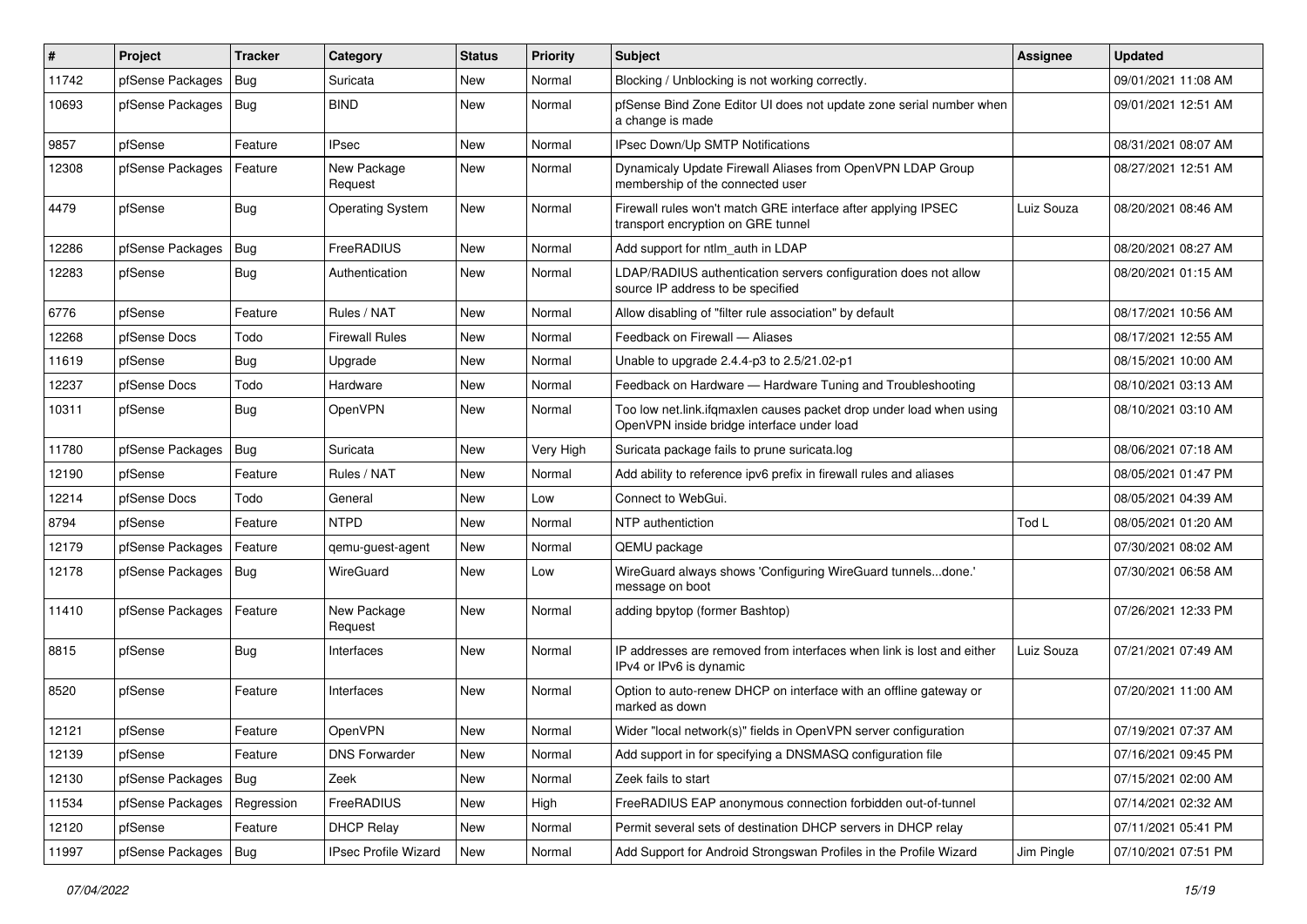| #     | Project          | <b>Tracker</b> | Category                 | <b>Status</b> | <b>Priority</b> | <b>Subject</b>                                                                                | <b>Assignee</b> | <b>Updated</b>      |
|-------|------------------|----------------|--------------------------|---------------|-----------------|-----------------------------------------------------------------------------------------------|-----------------|---------------------|
| 12122 | pfSense          | <b>Bug</b>     | Web Interface            | <b>New</b>    | Normal          | Perform greedy actions asychronously                                                          |                 | 07/10/2021 01:10 PM |
| 6738  | pfSense          | Feature        | Web Interface            | New           | Normal          | GUI Action Buttons replicated to the top of the List                                          |                 | 07/10/2021 01:04 PM |
| 10290 | pfSense          | Feature        | Aliases / Tables         | New           | Very Low        | Firewall Aliases Add button on top of list                                                    |                 | 07/10/2021 01:03 PM |
| 11956 | pfSense          | Feature        | Web Interface            | New           | Normal          | 'add" button in the top of pages with many user-added items                                   |                 | 07/10/2021 01:01 PM |
| 11165 | pfSense Packages | Feature        | OpenVPN Client<br>Export | <b>New</b>    | Very Low        | OpenVPN Exporter - Allow for name customization                                               |                 | 07/10/2021 12:58 PM |
| 628   | pfSense          | Feature        | Web Interface            | New           | Low             | Ability to specify listen IP address of management services (SSH, web<br>interface)           |                 | 07/09/2021 01:21 PM |
| 11739 | pfSense Docs     | New Content    | <b>High Availability</b> | New           | Normal          | Manual Outbound NAT rules in HA setup                                                         |                 | 07/09/2021 08:26 AM |
| 12097 | pfSense Packages | Feature        | pfBlockerNG              | New           | Normal          | Add dnsbl and geoip logs to system log                                                        |                 | 07/06/2021 01:25 PM |
| 12098 | pfSense Docs     | Correction     | Configuration            | New           | Normal          | Feedback on pfSense Configuration Recipes - Accessing a<br>CPE/Modem from Inside the Firewall |                 | 07/02/2021 02:30 AM |
| 11610 | pfSense Packages | Bug            | <b>NET-SNMP</b>          | New           | Normal          | NET-SNMP is not setting the correct permissions on AgentX                                     |                 | 06/28/2021 07:54 AM |
| 12084 | pfSense Packages | Bug            | <b>FRR</b>               | New           | Normal          | libfrr.so.0 error on SG-1100                                                                  |                 | 06/26/2021 08:22 AM |
| 12077 | pfSense          | Feature        | Gateways                 | New           | Normal          | Allow stick-connections per gateway group                                                     |                 | 06/24/2021 08:45 AM |
| 9895  | pfSense Packages | Bug            | Snort                    | New           | Normal          | snort reinstallation failed                                                                   |                 | 06/23/2021 08:01 AM |
| 12067 | pfSense          | Bug            | DHCP (IPv4)              | New           | Very Low        | <b>DHCP Monitoring Statistics Error</b>                                                       |                 | 06/21/2021 08:39 AM |
| 12066 | pfSense          | Feature        | <b>Operating System</b>  | New           | Very Low        | Include man and man pages for all core programs and packages                                  |                 | 06/21/2021 07:44 AM |
| 12063 | pfSense Docs     | Todo           | Dynamic DNS              | New           | Normal          | Feedback on Services — Dynamic DNS — Configuring RFC 2136<br>Dynamic DNS updates              |                 | 06/18/2021 06:24 PM |
| 12056 | pfSense          | Bug            | Logging                  | New           | Normal          | Filterlog says "Unknown Option %u"                                                            |                 | 06/18/2021 05:51 AM |
| 12025 | pfSense          | Todo           | Web Interface            | New           | Very Low        | Add 1:1 Validation to Notify Someone They are 1:1 NAT'ing an<br>Interface Address             |                 | 06/11/2021 10:05 AM |
| 12013 | pfSense          | Bug            | Logging                  | <b>New</b>    | Low             | Reading log data is inefficient in certain cases                                              |                 | 06/08/2021 07:35 AM |
| 12009 | pfSense Packages | <b>Bug</b>     | Zabbix                   | New           | Normal          | Zabbix Agent starts twice by /etc/rc.start packages                                           |                 | 06/08/2021 01:35 AM |
| 11772 | pfSense Plus     | Feature        | Multi-WAN                | <b>New</b>    | Normal          | Layer 2 Tunnel Bonding Capability                                                             |                 | 06/05/2021 03:27 PM |
| 7779  | pfSense          | Bug            | OpenVPN                  | New           | Normal          | Traffic crossing a site-to-site OpenVPN tunnel fails to fragment.                             |                 | 06/02/2021 08:26 AM |
| 11974 | pfSense          | Feature        | <b>XMLRPC</b>            | New           | Normal          | XMLRPC synchronization for igmmproxy settings                                                 |                 | 05/29/2021 03:58 PM |
| 11963 | pfSense Packages | Feature        | <b>FRR</b>               | New           | Normal          | Dynamically change OSPF interface costs on selected interfaces on<br><b>CARP</b> event        |                 | 05/26/2021 04:13 AM |
| 11954 | pfSense          | Feature        | <b>IGMP Proxy</b>        | <b>New</b>    | Normal          | Multicast limits                                                                              |                 | 05/25/2021 12:36 AM |
| 11953 | pfSense          | <b>Bug</b>     | <b>IGMP Proxy</b>        | New           | Normal          | XG-1541 crashes when igmpproxy is enabled and network interfaces<br>status change             |                 | 05/24/2021 04:55 PM |
| 11944 | pfSense Docs     | Todo           | Packages                 | New           | Normal          | Feedback on Packages — FRR Package — Bidirectional Forwarding<br>Detection                    |                 | 05/21/2021 12:57 AM |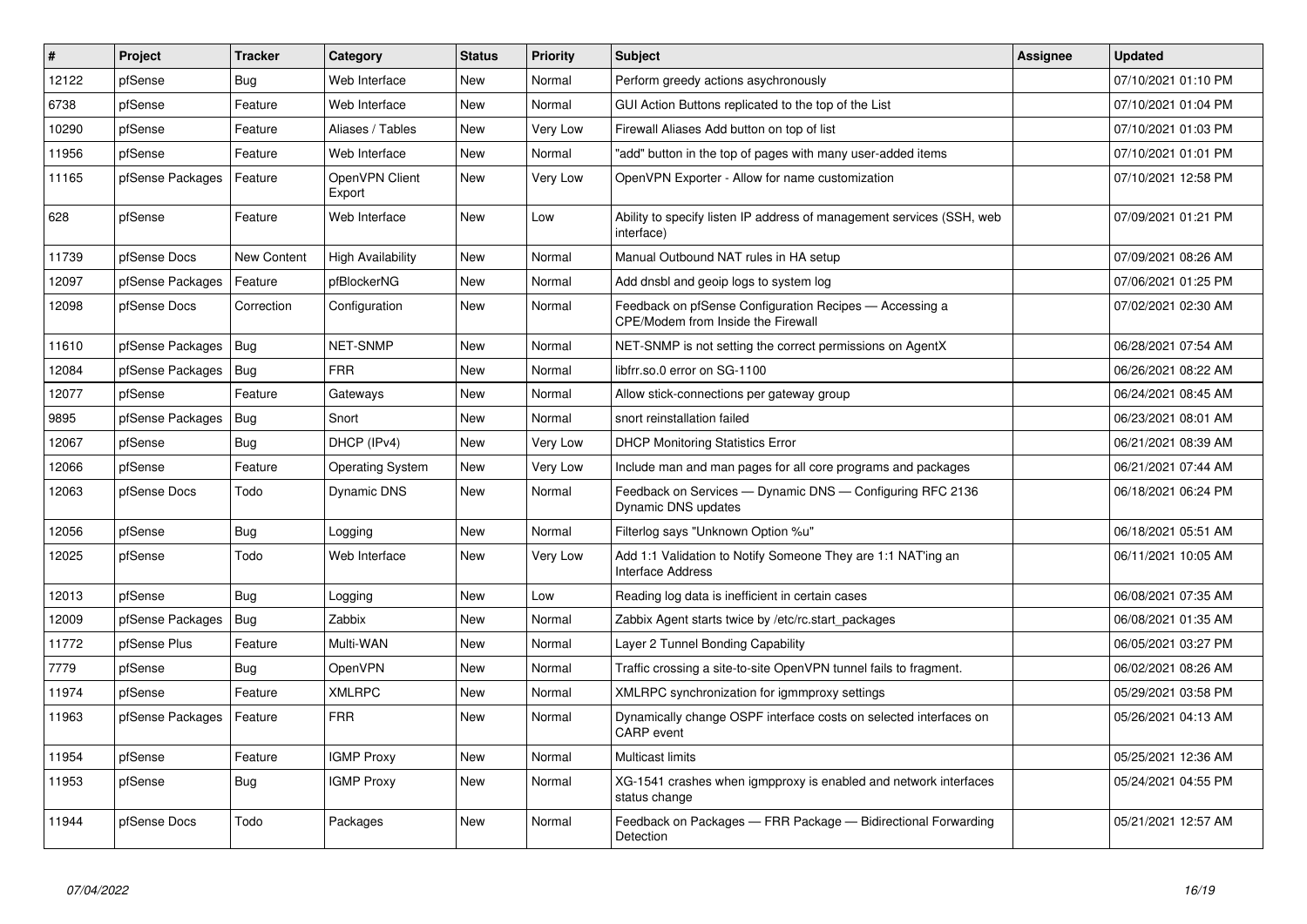| $\vert$ # | Project                | <b>Tracker</b> | Category                                 | <b>Status</b> | <b>Priority</b> | <b>Subject</b>                                                                                           | Assignee      | <b>Updated</b>      |
|-----------|------------------------|----------------|------------------------------------------|---------------|-----------------|----------------------------------------------------------------------------------------------------------|---------------|---------------------|
| 9238      | pfSense Packages       | Feature        | New Package<br>Request                   | New           | Normal          | Add support for Zerotier                                                                                 |               | 05/17/2021 01:58 PM |
| 11925     | pfSense                | Bug            | OpenVPN                                  | New           | Normal          | Calling-Station-Id always set to WAN IP                                                                  |               | 05/14/2021 09:27 AM |
| 11921     | pfSense                | Feature        | <b>DNS Resolver</b>                      | New           | Very Low        | Feature Request: Compile unbound with EDNS Client Subnet (ECS)<br>module (--enable-subnet)               |               | 05/14/2021 07:29 AM |
| 6647      | pfSense                | Todo           | Web Interface                            | New           | Very Low        | <b>Enable Additional Security Headers</b>                                                                |               | 05/14/2021 01:09 AM |
| 11920     | pfSense Plus           | Feature        | Authentication                           | New           | Normal          | SAML Authentication for pfSense (VPN and webConfigurator)                                                |               | 05/14/2021 12:56 AM |
| 11802     | pfSense Packages       | Bug            | <b>FreeRADIUS</b>                        | New           | Normal          | FreeRADIUS sync                                                                                          |               | 05/10/2021 04:18 AM |
| 10671     | pfSense                | <b>Bug</b>     | <b>Operating System</b>                  | New           | Normal          | pfsense 2.4.5 1 does not boot on Gen2 2012R2 HyperV VM                                                   |               | 05/09/2021 06:39 AM |
| 11898     | pfSense Packages       | Bug            | apcupsd                                  | New           | Normal          | PHP error from apcupsd dashboard widget                                                                  |               | 05/07/2021 09:12 AM |
| 11890     | pfSense Packages       | Feature        | New Package<br>Request                   | New           | Normal          | Browser-based "clientless" VPN                                                                           |               | 05/05/2021 07:26 AM |
| 5331      | pfSense                | Feature        | <b>IPsec</b>                             | <b>New</b>    | Normal          | IPSec table for tuning strongswan.conf                                                                   |               | 05/05/2021 12:10 AM |
| 11763     | pfSense Packages       | Bug            | Status Monitoring                        | New           | Normal          | Traffic graphs refresh issue                                                                             |               | 05/03/2021 09:44 AM |
| 11876     | pfSense                | Feature        | Hardware / Drivers                       | New           | Normal          | OpenSSL does not use QAT acceleration on pfSense Plus<br>21.02-RELEASE-p1 or 21.05-DEVELOPMENT           |               | 05/03/2021 08:02 AM |
| 11262     | pfSense                | Feature        | Rules / NAT                              | New           | Normal          | Time Based Rules - selects all days in the current month                                                 |               | 04/27/2021 12:32 PM |
| 11280     | pfSense                | Todo           | WireGuard                                | New           | Normal          | Add WireGuard to ALTQ list                                                                               |               | 04/27/2021 12:32 PM |
| 7201      | pfSense                | Feature        | <b>NTPD</b>                              | New           | Normal          | NTP Support multiple GPS reference clocks                                                                |               | 04/27/2021 12:31 PM |
| 8330      | pfSense                | Feature        | DHCP (IPv4)                              | New           | Normal          | add options for ddns-local-address statements                                                            |               | 04/27/2021 12:31 PM |
| 11856     | pfSense                | Feature        | Diagnostics                              | New           | Normal          | Replace/add Alias or DNS names for known LAN addresses in the<br>State table                             |               | 04/27/2021 08:01 AM |
| 11848     | pfSense Packages       | Bug            | Squid                                    | <b>New</b>    | Normal          | Issue with squid cache download speed                                                                    |               | 04/23/2021 09:30 PM |
| 11841     | pfSense Packages       | Bug            | <b>FRR</b>                               | New           | Normal          | FRR access lists default bahavior changed to permit by default                                           |               | 04/22/2021 09:52 AM |
| 11835     | pfSense Packages   Bug |                | <b>FRR</b>                               | <b>New</b>    | Normal          | FRR OSPF redistributed connected routes disappearing                                                     |               | 04/22/2021 07:11 AM |
| 11837     | pfSense Packages       | Feature        | <b>FRR</b>                               | <b>New</b>    | Low             | Increase field length of FRR Networks in Access Lists and Prefix Lists                                   |               | 04/22/2021 07:10 AM |
| 11826     | pfSense Packages       | Feature        | <b>ACME</b>                              | <b>New</b>    | Normal          | Preserve acme SAN Method parameters for new cert creations                                               |               | 04/20/2021 02:02 PM |
| 11823     | pfSense Packages       | Feature        | <b>FRR</b>                               | New           | Normal          | Route handling enhancements                                                                              |               | 04/19/2021 06:23 PM |
| 8831      | pfSense                | Bug            | IPv6 Router<br>Advertisements<br>(RADVD) | <b>New</b>    | Very High       | Radvd causes latency spikes                                                                              |               | 04/19/2021 04:51 AM |
| 11786     | pfSense                | Bug            | Services                                 | New           | Normal          | SSH incomplete setup and startup fail while recovering XML backup in<br>a fresh install of pfSense 2.5.0 |               | 04/17/2021 01:36 PM |
| 9369      | pfSense Docs           | New Content    | Packages                                 | New           | Normal          | Document remaining packages                                                                              | Jim Pingle    | 04/14/2021 03:39 PM |
| 11797     | pfSense Packages       | Bug            | <b>Status Traffic Totals</b>             | New           | Normal          | Traffic Totals lost upon reboot when using a ramdisk for /var and /tmp                                   | John Cornwell | 04/10/2021 06:27 PM |
| 11749     | pfSense Packages       | Feature        | pfBlockerNG                              | New           | Normal          | Option to disable NAT rule creation                                                                      |               | 04/06/2021 11:45 PM |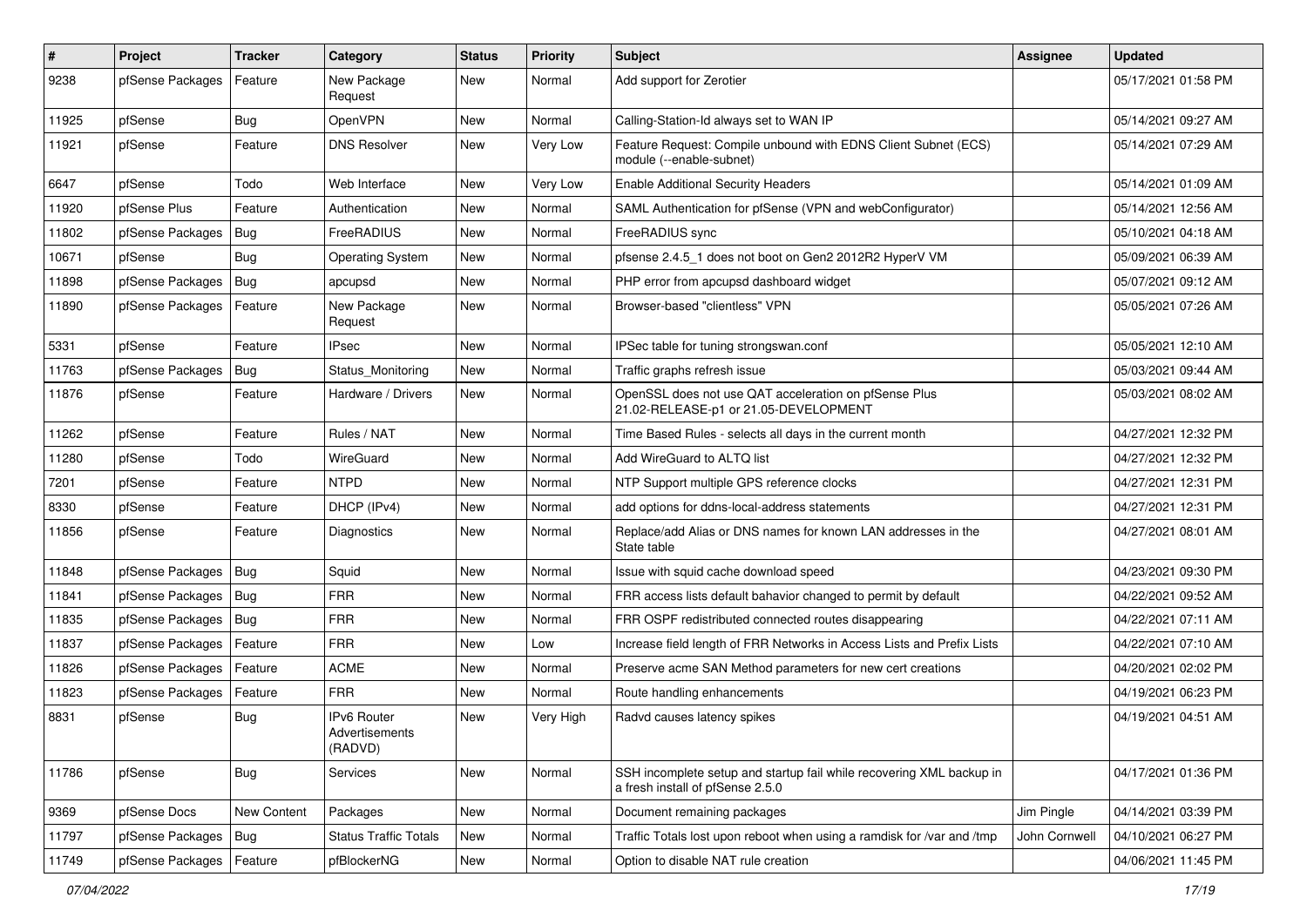| $\vert$ # | Project          | <b>Tracker</b> | Category                 | <b>Status</b> | <b>Priority</b> | <b>Subject</b>                                                                                                                                                                                  | <b>Assignee</b> | <b>Updated</b>      |
|-----------|------------------|----------------|--------------------------|---------------|-----------------|-------------------------------------------------------------------------------------------------------------------------------------------------------------------------------------------------|-----------------|---------------------|
| 11784     | pfSense Packages | Feature        | squidguard               | New           | Normal          | squidguard auto update blacklist option                                                                                                                                                         |                 | 04/06/2021 01:53 AM |
| 11777     | pfSense Packages | <b>Bug</b>     | Unbound                  | New           | Very Low        | Input validation prevents DNS Resolver from being disabled                                                                                                                                      |                 | 04/05/2021 05:51 PM |
| 11770     | pfSense Plus     | Bug            | Hardware / Drivers       | New           | Normal          | Pantech UML295 USB Modem No Longer Functional                                                                                                                                                   |                 | 04/01/2021 11:28 AM |
| 11761     | pfSense          | <b>Bug</b>     | L2TP                     | New           | Normal          | L2TP/IPsec VPN: PPP LCP negotiation occurs before user<br>authentication                                                                                                                        |                 | 03/31/2021 04:52 AM |
| 11757     | pfSense          | Feature        | <b>XMLRPC</b>            | New           | Normal          | Allow XMLRPC sync to bypass default auth server in favor of local<br>database                                                                                                                   |                 | 03/30/2021 03:18 PM |
| 11731     | pfSense          | Bug            | Hardware / Drivers       | New           | Normal          | Missing support for Realtek USB NICs                                                                                                                                                            |                 | 03/30/2021 04:32 AM |
| 11724     | pfSense          | Bug            | Package System           | New           | Normal          | Packages unexpectedly removed when changing update branches                                                                                                                                     |                 | 03/29/2021 08:09 AM |
| 11730     | pfSense          | Bug            | Web Interface            | New           | Normal          | Improve visibility of option selections in dark themes                                                                                                                                          |                 | 03/25/2021 09:38 PM |
| 11717     | pfSense          | Bug            | Rules / NAT              | <b>New</b>    | Normal          | Incorrect port forwarding rules if Destination port alias is not equal to<br>Redirect target port alias                                                                                         |                 | 03/22/2021 06:06 AM |
| 11149     | pfSense          | Bug            | <b>DHCP Relay</b>        | New           | Normal          | DHCP relay won't start with DHCP server behind gateway                                                                                                                                          |                 | 03/22/2021 05:13 AM |
| 11715     | pfSense          | Bug            | OpenVPN                  | New           | Normal          | OpenVPN MTU                                                                                                                                                                                     |                 | 03/22/2021 01:35 AM |
| 11714     | pfSense Docs     | New Content    | <b>High Availability</b> | New           | Normal          | Feedback on Troubleshooting - Troubleshooting High Availability<br><b>DHCP Failover</b>                                                                                                         |                 | 03/21/2021 05:58 PM |
| 11604     | pfSense          | Feature        | WireGuard                | New           | Normal          | WireGuard Dynamic Listen Port Randomization                                                                                                                                                     |                 | 03/19/2021 10:59 AM |
| 11498     | pfSense          | Feature        | WireGuard                | <b>New</b>    | Normal          | WireGuard does not pass multicast traffic to peer                                                                                                                                               | Peter Grehan    | 03/19/2021 10:59 AM |
| 11302     | pfSense          | Feature        | WireGuard                | <b>New</b>    | Normal          | WireGuard XMLRPC sync                                                                                                                                                                           |                 | 03/19/2021 10:59 AM |
| 11556     | pfSense          | <b>Bug</b>     | Rules / NAT              | <b>New</b>    | Normal          | Kill all states associated with a NAT address                                                                                                                                                   |                 | 03/19/2021 10:29 AM |
| 11657     | pfSense          | Bug            | Interfaces               | New           | Normal          | netmap_ring_reinit error                                                                                                                                                                        |                 | 03/18/2021 10:32 PM |
| 11703     | pfSense Packages | Feature        | <b>FRR</b>               | <b>New</b>    | Normal          | add Krill and Routinator support BGP RPKI                                                                                                                                                       |                 | 03/18/2021 07:47 PM |
| 11352     | pfSense          | <b>Bug</b>     | FreeBSD                  | <b>New</b>    | Low             | CTF types > 2^15 in the pfSense kernel config results in DTrace failing                                                                                                                         | Scott Long      | 03/17/2021 02:52 AM |
| 11573     | pfSense Packages | Feature        | New Package<br>Request   | <b>New</b>    | Normal          | <b>Custom Commands</b>                                                                                                                                                                          |                 | 03/16/2021 07:28 PM |
| 11634     | pfSense Packages | Regression     | <b>BIND</b>              | New           | Normal          | bind hangs when pfsense is reconnecting as an openypn client to a<br>TUN openvpn server                                                                                                         |                 | 03/14/2021 07:23 AM |
| 11666     | pfSense          | Bug            | Logging                  | New           | Normal          | GUI Firewall log search not parsing filter.log beyond hard coded limit                                                                                                                          |                 | 03/12/2021 11:38 AM |
| 11650     | pfSense Packages | <b>Bug</b>     | <b>FRR</b>               | New           | Very Low        | FRR configuration broken on restore of manually edited FRR config<br>sections                                                                                                                   |                 | 03/10/2021 08:50 AM |
| 11648     | pfSense Docs     | Todo           | Packages                 | New           | Normal          | Feedback on Packages — AWS VPC Wizard — pfSense Plus<br><b>Configuration Details</b>                                                                                                            |                 | 03/10/2021 06:30 AM |
| 11641     | pfSense          | Bug            | Interfaces               | New           | Normal          | On xn based interfaces without the VLANMTU flag the first VLAN tag<br>defined does not follow the parent interface MTU settings. All<br>subsequent VLAN tags follow the parent interface's MTU. |                 | 03/09/2021 06:42 PM |
| 10708     | pfSense          | <b>Bug</b>     | Upgrade                  | New           | Normal          | ZFS bootpool boot symlink issue                                                                                                                                                                 | Luiz Souza      | 03/08/2021 07:03 AM |